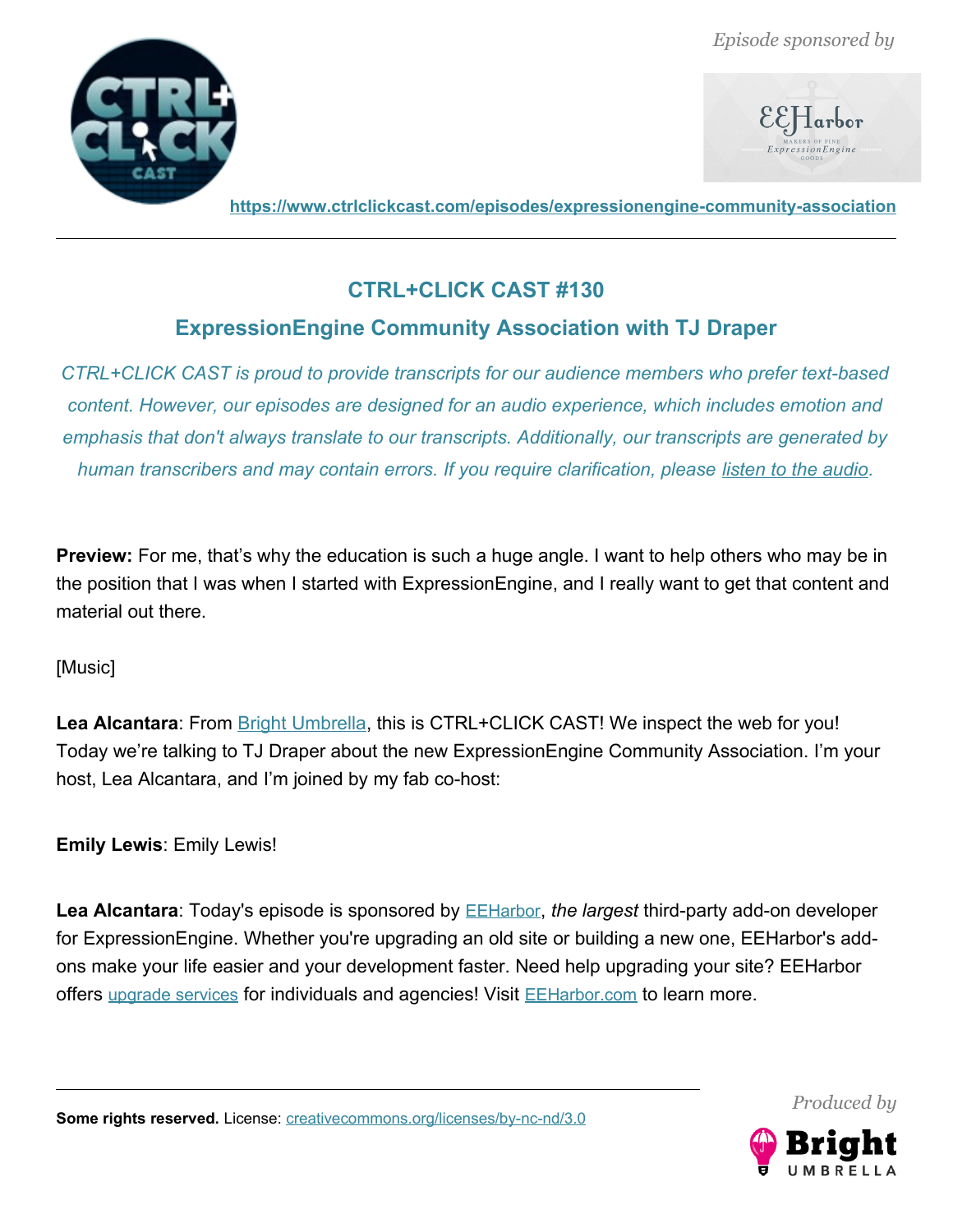

 $\mathcal{E}\mathcal{E}$   $\mathsf{\mathsf{\mathsf{\mathsf{\mathsf{\mathsf{I}}}}}}$  arbor

**<https://www.ctrlclickcast.com/episodes/expressionengine-community-association>**

[Music ends]

**Emily Lewis**: Today we're going to learn about the newly-formed **ExpressionEngine Community** [Association](https://eecommunity.org/) from board member, TJ Draper. In addition to serving as president for EECA, TJ runs his own business, **[Buzzing Pixel](https://buzzingpixel.com/)**, where he makes cool things for the web. Welcome to the show, TJ.

**TJ Draper**: It's great to be here.

**Lea Alcantara**: Thank you. Can you tell our listeners a bit more about yourself?

**TJ Draper**: Oh, let's see, a bit about me. I live in the Nashville area in Tennessee with my wife and four kids and our one cat, and I develop websites, and it's pretty much what I do all day long, and when I do something that's not watching TV, I'm developing websites. So I don't even have any other hobbies!

**Emily Lewis**: [Laughs]

**TJ Draper**: [Laughs]

**Emily Lewis**: That's a little like me. [Laughs]

**Lea Alcantara**: [Laughs]

**Emily Lewis**: How did you get started working on the web in the first place, TJ?

Some rights reserved. License: [creativecommons.org/licenses/by-nc-nd/3.0](http://creativecommons.org/licenses/by-nc-nd/3.0/)

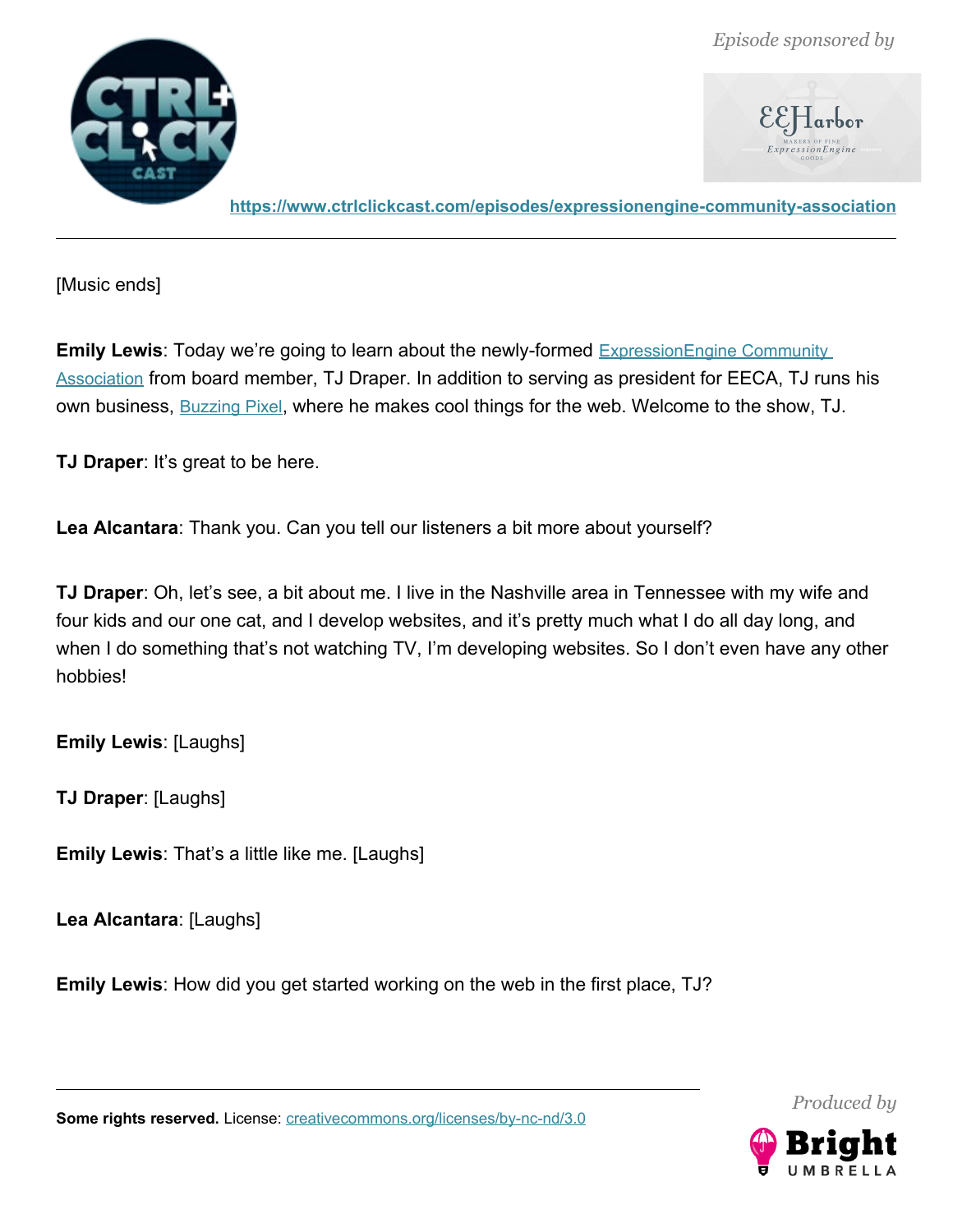



**<https://www.ctrlclickcast.com/episodes/expressionengine-community-association>**

**TJ Draper**: Oh, boy, well, so back around 2006, I was working at a small film company. I didn't know what I wanted to do with my life, and I was working at a small film company and they've had a website developed to sell the small films. It was very independent in operation, and then that was it, the developer went away and somebody had to take care of the website, and it was built on ExpressionEngine 1, and I had no idea what this thing was. I barely even knew what WordPress was, and it fell to me. I was kind of the wear all the hats in the company, and boy, I got thrown into that fire. It was an e-commerce site, and yeah, it was crazy.

**Emily Lewis**: So let's turn our focus to this new [ExpressionEngine Community Association](https://eecommunity.org/) (EECA). It was announced at  $E\to$  Conf last year. What is it? What are the goals?

**TJ Draper**: What are the goals? Well, I mean, we all love and use ExpressionEngine, and you just heard my story about how I got into ExpressionEngine trial by fire, and we have through various iterations of the community, and I think the community went through a rough patch a few years ago and what's left is kind of the – I don't want to say sifting of the chaff because I still have many friends who left the EE community who are good friends, but there's been a sifting of the community, so to speak, and so the EECA and its goals really are to foster community in what this new iteration of community looks like, and it happened to coincide with the [open source release of ExpressionEngine,](https://expressionengine.com/blog/expressionengine-is-now-free) and I think there's a great opportunity there for the community to grow, and so the goals are kind of to foster community to put on events like the ExpressionEngine Conference and to foster learning.

**Lea Alcantara**: So with those lofty goals, how does your organization plan to achieve these goals?

**TJ Draper**: [Laughs] Well, make no mistake, we're still in the very early stages, and things don't move quite as quickly as we would all like. Trust me, I'm right there with the rest of the community going, "What's happening? What's going on?" I mean, we're figuring out what that looks like because we all



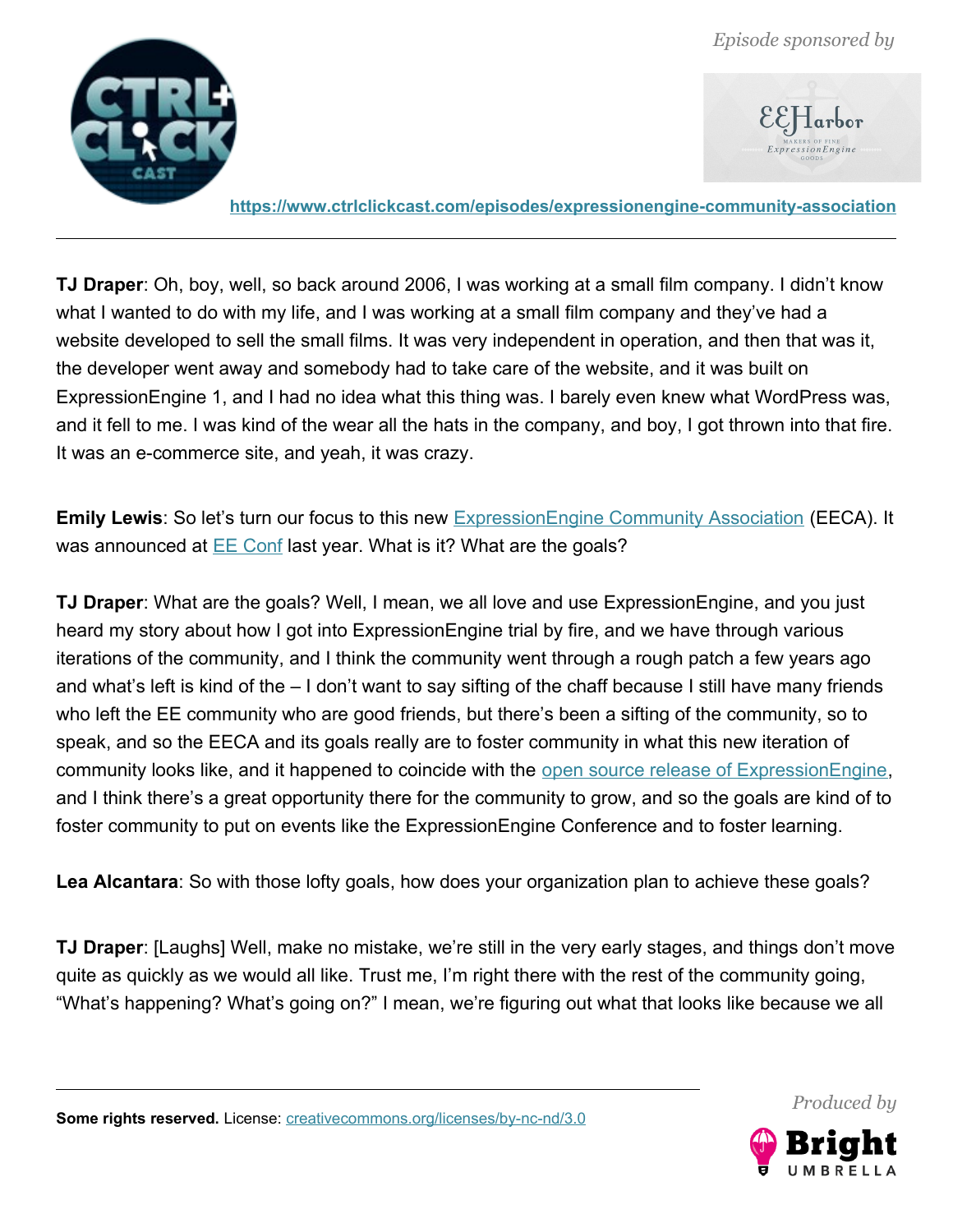

**<https://www.ctrlclickcast.com/episodes/expressionengine-community-association>**

have day jobs and we're all trying to feed our families and put food on the table in addition to this work of love working with the EECA.

So obviously, one of the big staples, I mean, this is kind of how the EECA got started, is with the ExpressionEngine Conference, and I've been involved with it for two years now, this will be the third year, and I've loved every minute of it, and that's my favorite part of what the EECA is currently doing. So that's one of the big ways that we're accomplishing the goal, and we've been talking a little bit with EllisLab about how that will develop and move forward and that sort of thing so that's obviously a big staple, but additionally, I mean, we're looking at education. In what forms it's going to take, whether it's webinars or prerecorded online courses or that sort of thing, we're still figuring out what that looks like.

**Emily Lewis**: And is that something that the board is open to community input from in terms of what that form should be, like, for example, the education?

**TJ Draper**: Absolutely, 100%. In fact, there is the board and there are, I believe, seven of us right now on the board, but then we've also already started bringing in whether we've had people asked or we've actually asked someone to come and be a part of shaping this particular aspect of what we're doing, and I know that's definitely happening in the education area of what we're doing.

**Emily Lewis**: So if someone was interested in kind of giving you their feedback, how would they do that right now?

**TJ Draper**: Well, we're still forming the organization like in terms of the assets that the organization has like emails and things like that, so we're all still emailing each other on our personal emails. So I would say right now that Slack is probably the best way, the **ExpressionEngine Slack**, and that's where I communicate with most people in the community, and that's really over the last couple of

Some rights reserved. License: [creativecommons.org/licenses/by-nc-nd/3.0](http://creativecommons.org/licenses/by-nc-nd/3.0/)

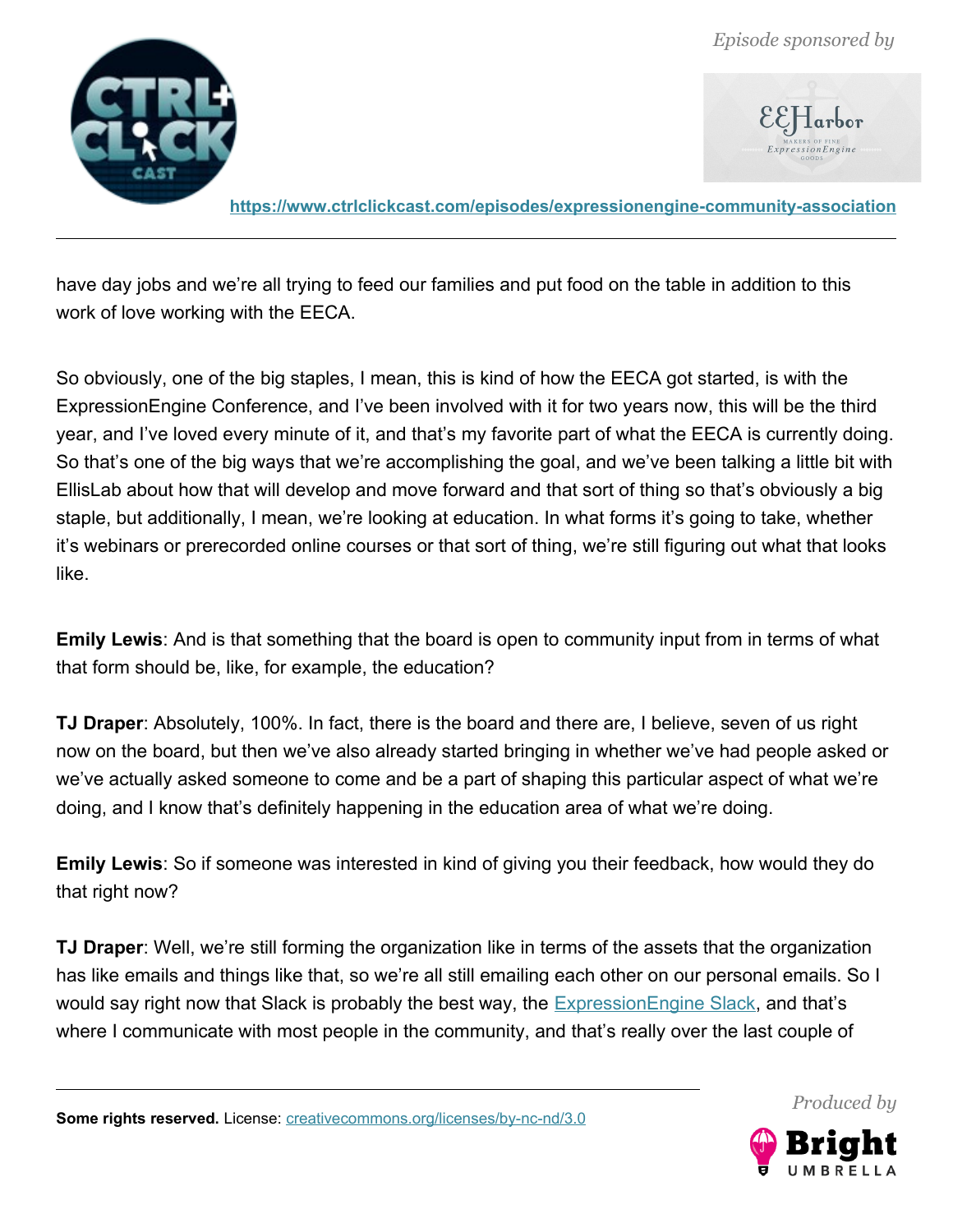

**<https://www.ctrlclickcast.com/episodes/expressionengine-community-association>**

years, we've really seen the community form on Slack, like that's where everybody is at. So right now, probably the best is to reach out to one of us. Most of us have (EECA) by our names so we're fairly easy to find on Slack.

**Emily Lewis**: Okay, we'll make sure to include a link to that on our show notes. You know, you were talking a little bit about how the community has evolved through the years and I think anyone who's been working with ExpressionEngine for a long time remembers some of those periods where the community felt disconnected from the software maker and the software, maybe uncertain about the future. So you mentioned that this coincided with open source, and that's been about EE going open source. What is the goal for EECA to sort of bring this potentially new open source seeking community with an older community with also a community that maybe feels they're not sure where things are going?

**TJ Draper**: Yeah. I'm not quite sure what you're looking for or how to answer that question. Community is sort of an amorphous, nebulous thing, like it evolves and it develops over time, and people come and people go, so I'm not quite sure how to get it at the heart of what you're asking.

**Emily Lewis**: I guess I'm just wondering there's like a lot of different aspects to the EE community, especially now that open source is a factor, and I'm just wondering how those sort of different aspects will all kind of come under this EECA or if that's the goal even.

**TJ Draper**: I don't even know that that's the goal as much as it is just to have something for the community to rally around, and certainly, I think all of us that are on the board, certainly, and several who are involved who are not on the board, we have good relationships with the folks at EllisLab. I'm very good online friends with Derek (Jones) and I see him personally once a year at the conference, and so I know that I have his ear and I think as a community, as the association grows, we will



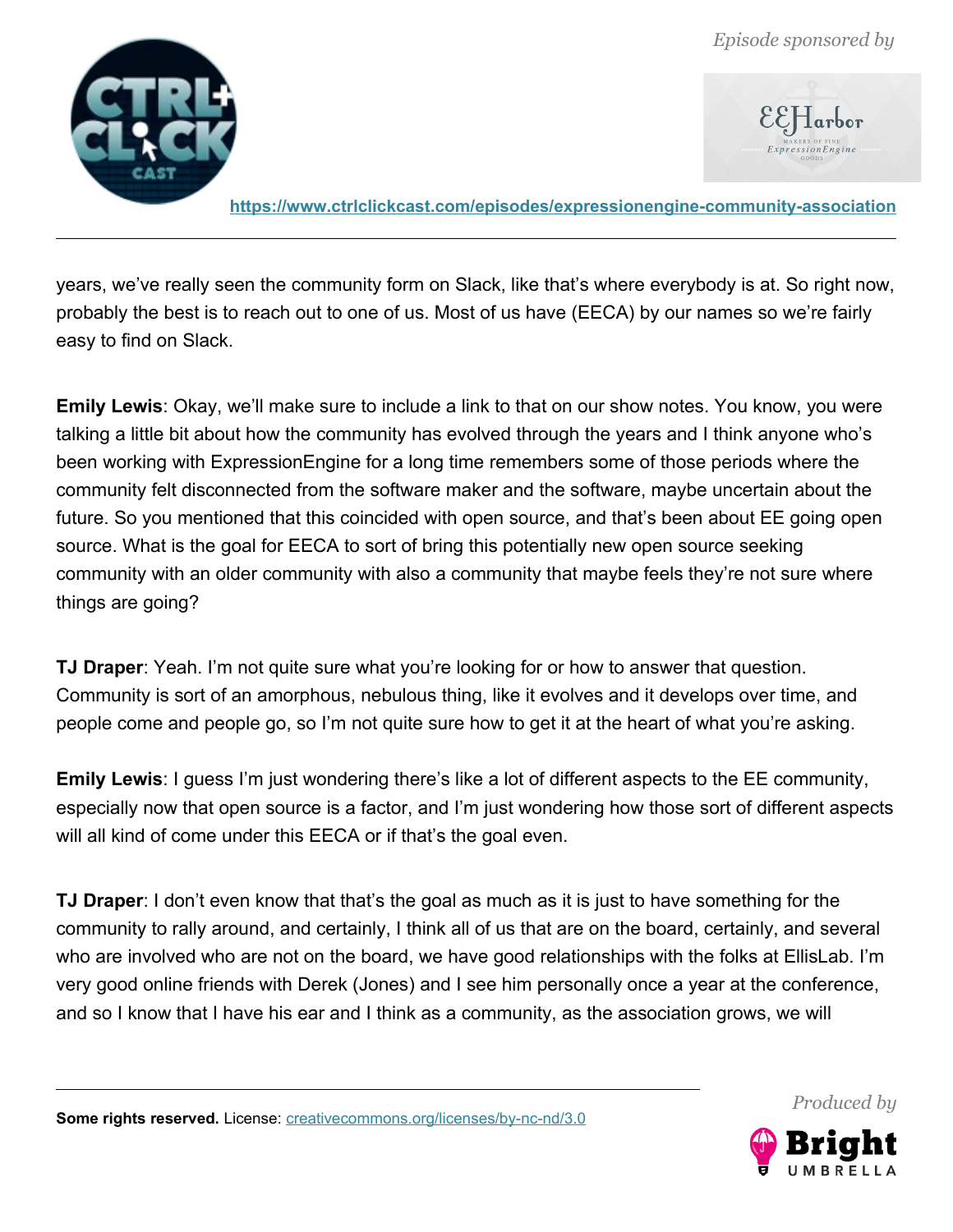

**<https://www.ctrlclickcast.com/episodes/expressionengine-community-association>**

definitely have influence and have the ear of the software makers, and they've been nothing but supportive of that effort.

**Lea Alcantara**: So I'm curious then like what is the relationship, if there's a formal relationship between EllisLab and EECA, like how closely are the two tied together, if at all?

**TJ Draper**: I wouldn't use the words "tied together" because we are separate entities, separate organizations, but we met with Derek and Robin (Sowell), and I think Kevin (Cupp) may have been in that conversation. I don't remember for sure, it may have just been Derek and Robin, but we met with them as we're forming the EECA going, "Hey, we don't want to step on any toes, but we're really excited about the direction, the things that are going in ExpressionEngine, and we love you guys, and so are you okay with what we're doing here?" And we kind of laid out, at least at that time, what our vision and goals were, and they loved it, they thought it was great, and then of course that was before we knew open source was happening, and so I talked to Derek after open source came about at the conference and he's like, "Yeah, you see why we were already so excited about you forming this association is because the community rallying around this open source software is going to be great for everybody."

**Emily Lewis**: So I know that they're not formally tied together, but does EllisLab have a representative on the board or someone who's working with EECA so that they are part of it?

**TJ Draper**: That is actually something that we've talked about. I don't think they would be on the board, but it would be more of an advisory board. We've talked about it. We're still working on the forming documents of how EECA is organized, and it has not been presented yet. One of our board members is working on that. So we'll see how that pans out, but we've definitely talked about it and I think that would be really good for them to be on the advisory board to have influence there.



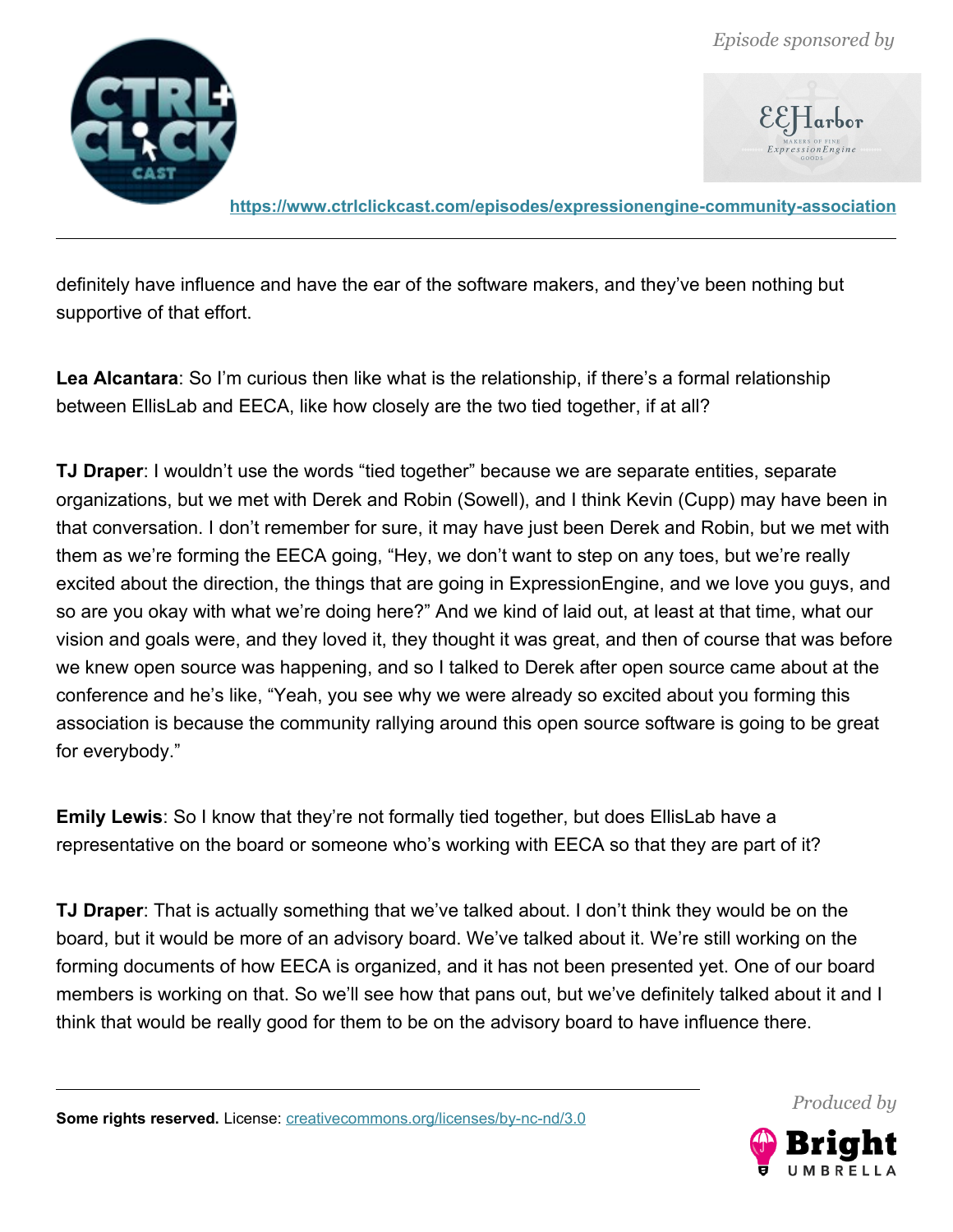

**<https://www.ctrlclickcast.com/episodes/expressionengine-community-association>**

**Emily Lewis**: And would there be like, maybe not a reverse of that, but does EECA, one of the things you're considering doing is keeping EllisLab informed about what you're hearing from community members?

**TJ Draper**: Yes, definitely, absolutely. That's one of the early things we talked about. It's like, "Is there a way for us to keep a pulse on the community as we form this association that maybe EllisLab doesn't quite have?" Because they're the software makers and people don't feel as open to talk to them and maybe there's a way we can… not speak for the community, obviously, every person has their own voice, but kind of bring a unified, "This is the consensus we're seeing. What do you guys think about this?"

**Emily Lewis**: So that's something that was kind of already in your minds, but you just haven't figured out what form it might take.

**TJ Draper**: That's correct, and like I said, this is still very early days for EECA.

**Emily Lewis**: [Agrees]

**TJ Draper**: So we're figuring out exactly what it looks like.

**Emily Lewis**: So this is sort of a weird question, but is there any kind of limits to how EECA represents the community? Can you say something negative about ExpressionEngine?

**TJ Draper**: Oh, okay.

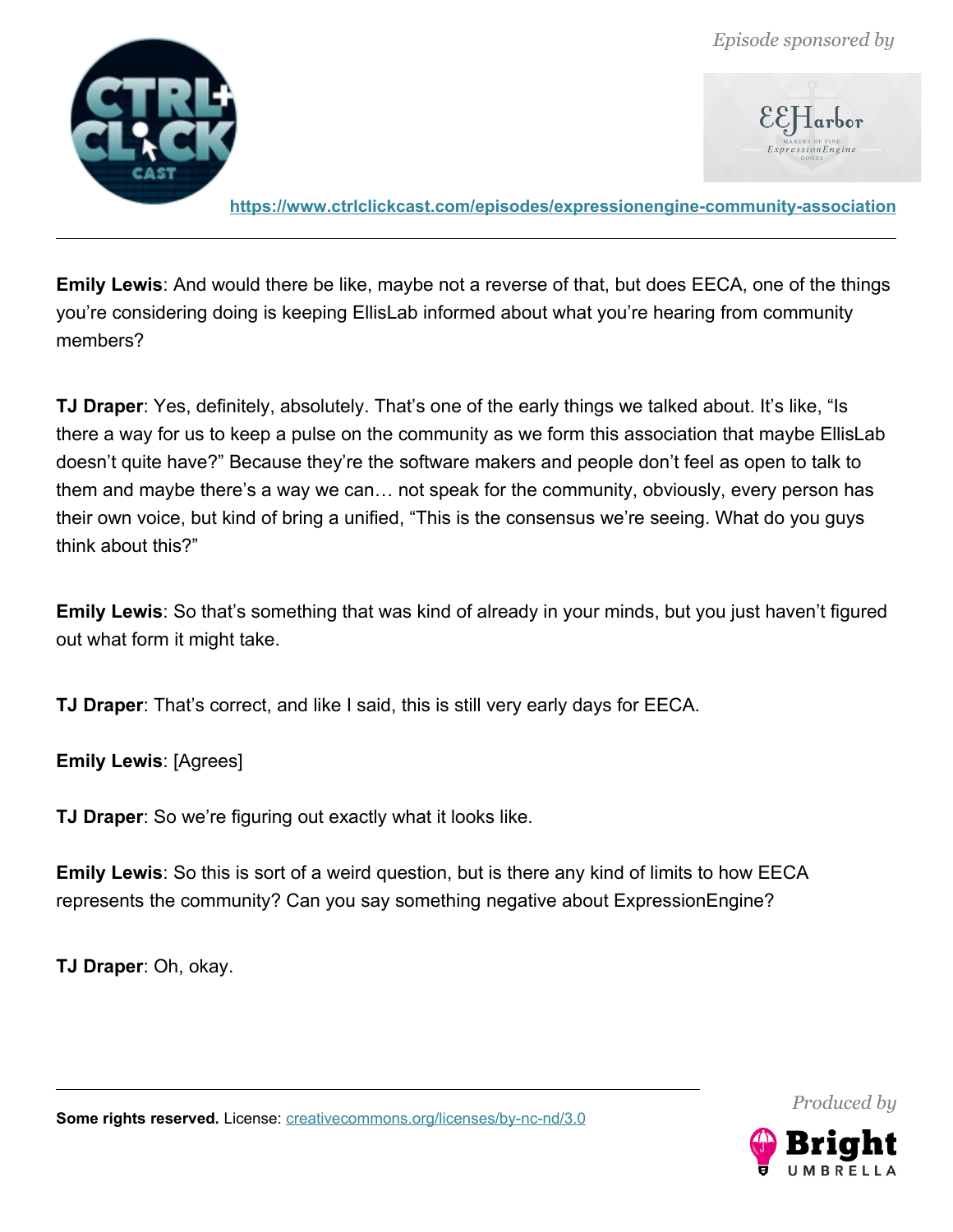

**<https://www.ctrlclickcast.com/episodes/expressionengine-community-association>**

**Emily Lewis**: Or has EllisLab said, "You know, we're behind this, but we want to make sure that our software is represented positively."

#### *Timestamp: 00:09:57*

**TJ Draper**: The association, and I myself, have never been put under any stipulations of what we may or may not say about EllisLab or ExpressionEngine. That has never been a conversation that has happened. I am a multi-CMS user. I don't just use ExpressionEngine. There are other systems out there. Sometimes I build [Greenfield projects](https://en.wikipedia.org/wiki/Greenfield_project) that entirely are without CMS, and so I have stepped on dangerous territory a couple of times by accident where something came up about a software that I was using that wasn't ExpressionEngine and it was fine. It was totally fine and Derek just laughed at me and said, "You know, ExpressionEngine could do this and that," and so we had a fun time with that, but I've never felt any stipulations about what I may or may not say. Obviously, I'm not a representative of EllisLab and we have no formal relationship other than we're all friendly.

#### **Emily Lewis**: [Agrees]

**TJ Draper**: So yeah, none of that stipulation has ever happened, and then that being said, I've learned over the years, it's best to build bridges and not burn them down. I would learn that very painfully when I was younger. I think most of us go through this phase on the internet when we're younger where we're very opinionated.

#### **Emily Lewis**: [Laughs]

**TJ Draper**: And we tell people those opinions in ways that are not very conducive to conversation and may, in fact, lose us friends.

Some rights reserved. License: [creativecommons.org/licenses/by-nc-nd/3.0](http://creativecommons.org/licenses/by-nc-nd/3.0/)

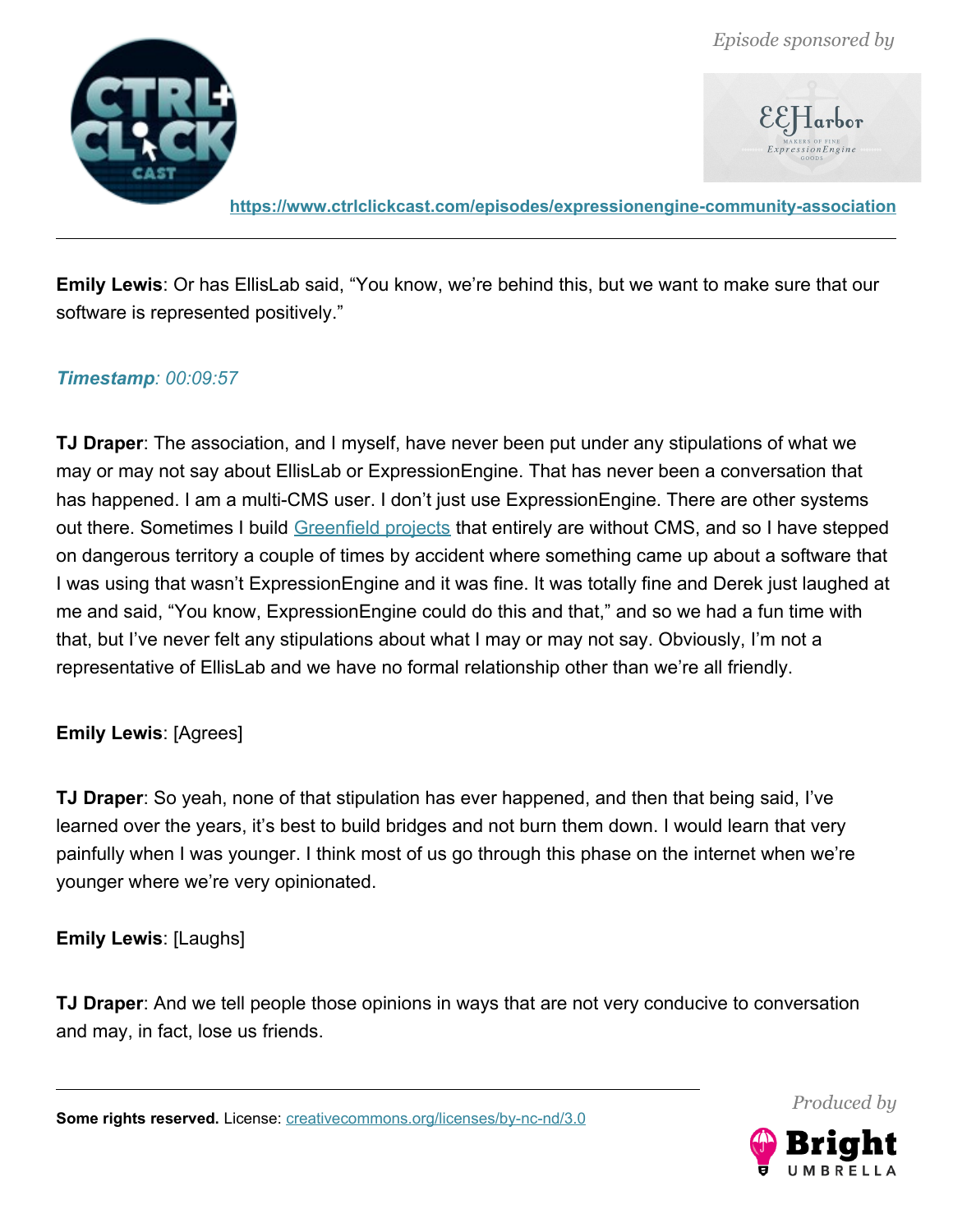

**<https://www.ctrlclickcast.com/episodes/expressionengine-community-association>**

**Emily Lewis**: [Agrees]

**TJ Draper**: And I've learned many years ago to stop doing that, and I still fail, but, you know, I don't know if that answers your questions exactly, but that's kind of where I'm at.

**Lea Alcantara**: That sort of seems to me like a good reason we create a community association is to like foster the positive conversation and positive connections, but I'm really curious if there is like the phrase like "building community" is kind of a general phrase.

**TJ Draper**: Sure.

**Lea Alcantara**: Is there something more specific that you guys as a collective want to for the community? Obviously, getting everyone more educated, that's great, but like why? What is the big why for all of this?

**TJ Draper**: Well, the why for me and the reason I'm super interested in education is when I got into developing that first website with ExpressionEngine, and even as I started my career in web development and just figuring stuff out with ExpressionEngine, it was extremely difficult, and I totally get this because I'm a developer and I can't write good documentation, and in fact, ExpressionEngine's documentation is way better than I could write for it, but like the documentation sometimes didn't help me, and some of that is not even expressly EllisLab's fault as much as it is it's not the way I learn, I learn by doing, and so if there are examples out there, if there's code I can paste and then manipulate and start figuring out like what that looks like, but sort of thing just didn't exist very much back in the ExpressionEngine 1 days and even into ExpressionEngine 2, there was a dearth of information, and we're dealing with a CMS that I think ExpressionEngine is wonderful, but let's be honest, it has like one or two percent market share, so people just don't do like what they do

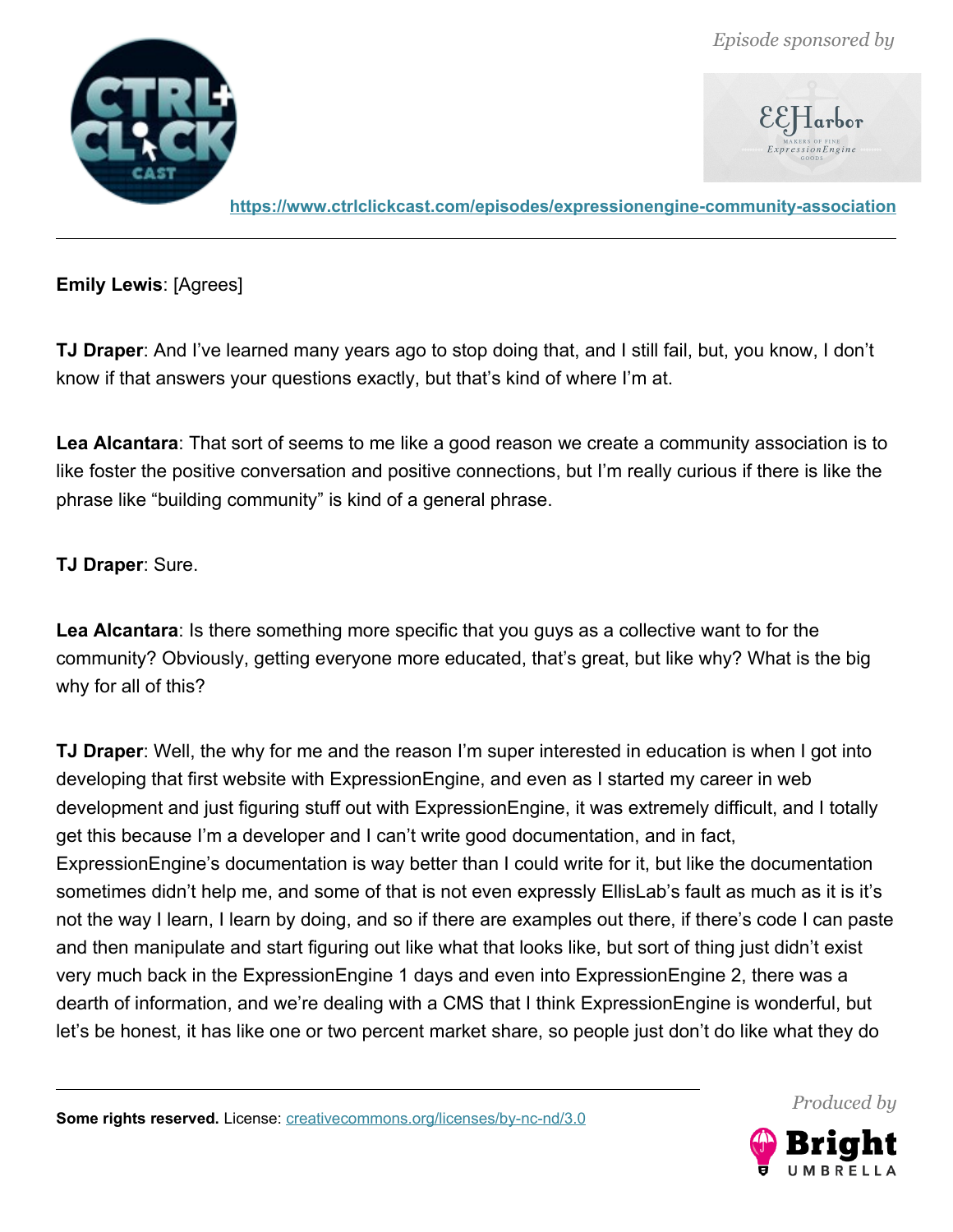

**<https://www.ctrlclickcast.com/episodes/expressionengine-community-association>**

with WordPress where they put all that information out there and you can Google and find half a dozen ways to do something that often doesn't exist for ExpressionEngine, and so for me, that's why the education is such a huge angle. It's I want to help others who maybe in the position that I was when I started with ExpressionEngine, and I really want to get that content and material out there.

**Emily Lewis**: Yeah. It's interesting because I feel like with EE, the community support has always been there. I feel like the diehard EE devs that have been using it from the beginning have always been super helpful and available to offer their advice on what to do, and that in itself has sort of evolved. The forums were huge for a while and then Stack Exchange was really big for a while, and now kind of what EECA might do might become what's going to be the new standard for how we educate and share ideas about EE. Is this also because you want to see EE grow? Obviously, you're supporting community with education, but you're also supporting the software itself?

**TJ Draper**: Absolutely, I would love to see ExpressionEngine grow, and any inroads we can make, one of the other board members told me funny WordPress jokes. [Laughs]

**Emily Lewis**: [Laughs]

**Lea Alcantara**: [Laughs]

**TJ Draper**: Any inroads that we can make into giving WordPress some good competition and even just saying, "Look, WordPress is a fine tool for a blog, but like all this other stuff has been stabled on, and ExpressionEngine was built to do this stuff."

**Lea Alcantara**: Right.

Some rights reserved. License: [creativecommons.org/licenses/by-nc-nd/3.0](http://creativecommons.org/licenses/by-nc-nd/3.0/)

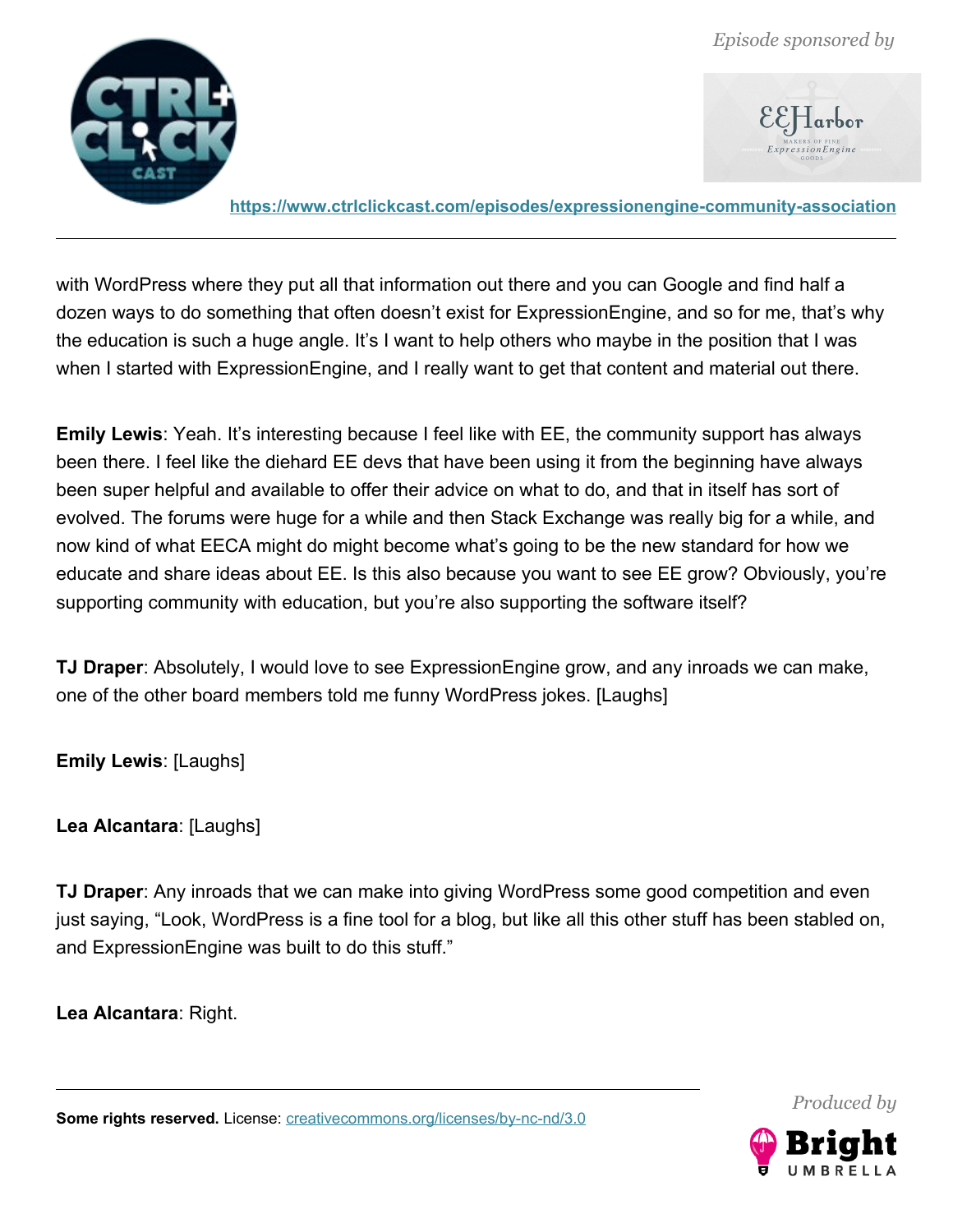

**<https://www.ctrlclickcast.com/episodes/expressionengine-community-association>**

**TJ Draper**: So any competition we can put in there to help ExpressionEngine grow and EllisLab grow I see as a plus, you know?

**Emily Lewis**: [Agrees]

**TJ Draper**: I think all of us who have the experience, we're trying to bid on a job. This happens for me less frequently as I have moved into more custom/very custom stuff, but like in the early days when I was bidding on a job, they'd say, "Well, it has to be built in WordPress because WordPress does all the SEOs and all that stuff." So it's like the more we can make inroads to say, "You know what, WordPress is a fine alternative. There are developers out there who could do that, but what we do is just as valid." I am all for building that.

**Emily Lewis**: And I guess it sounds like to me that you also feel like that's going to also support your business.

**TJ Draper**: Well, of course, obviously, I feel that way. I feel like I would do it regardless, but yes, that is certainly a benefit. I think that as we see the validity of an ExpressionEngine community and an association that's formalized and then you can point to that and you say to your client, "Look, look at this association that's come up around this open source community."

**Emily Lewis**: [Agrees]

**TJ Draper**: Like I see that as a huge net positive.



*Produced by*

**Some rights reserved.** License: [creativecommons.org/licenses/by-nc-nd/3.0](http://creativecommons.org/licenses/by-nc-nd/3.0/)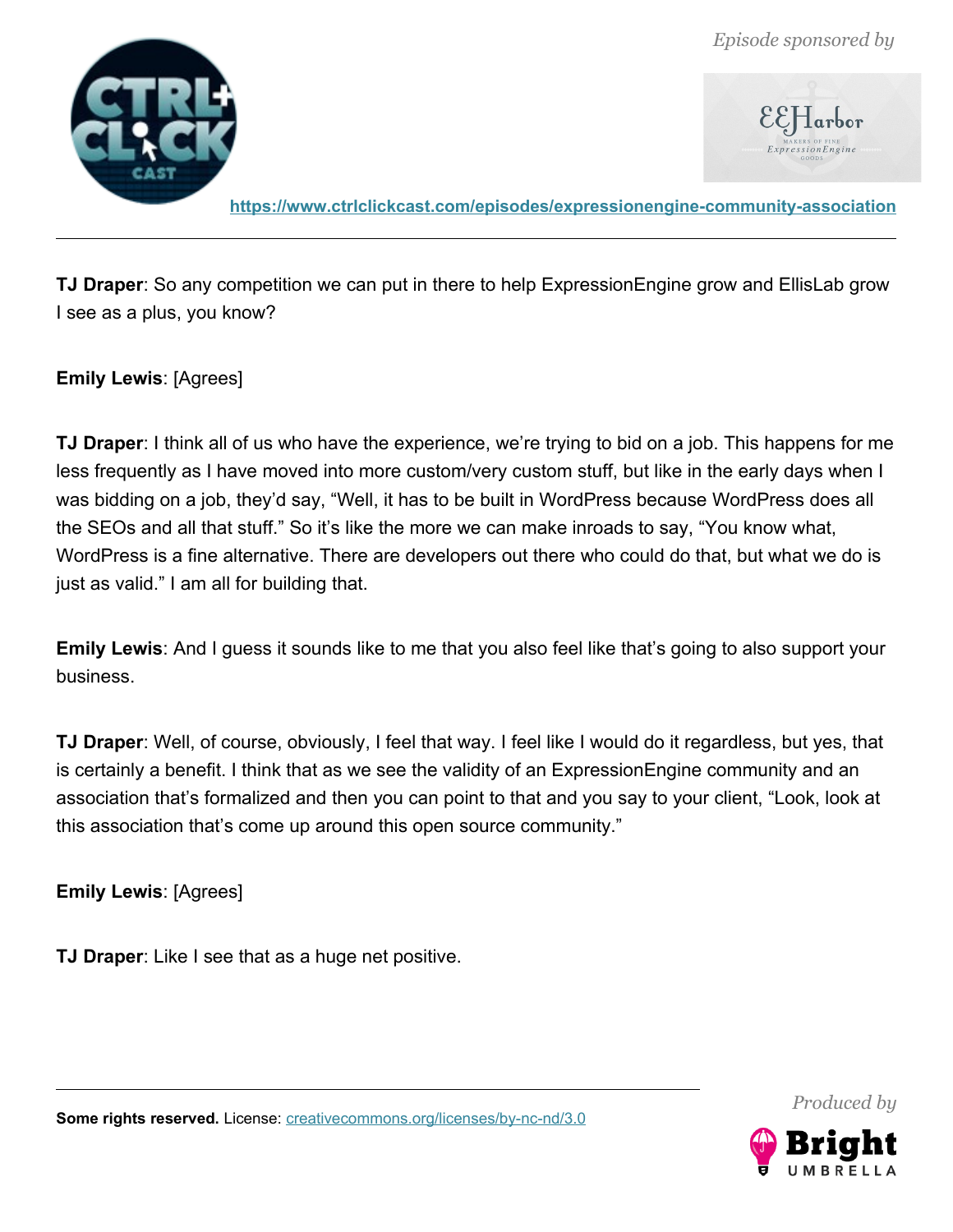

**<https://www.ctrlclickcast.com/episodes/expressionengine-community-association>**

**Lea Alcantara**: So do you think that as part of the education component, beyond just here's how you do XYZ in EE, would there be a component of education how to sell EE, especially since the board is made up of a lot of independent agency owners?

**TJ Draper**: Yeah. I think there's plenty of room for that, and unfortunately, because I had to meet with somebody about some things, organizing the conference and various things like that, I wasn't able to be in that talk, but Lydia Chiu gave a wonderful [presentation on how to sell ExpressionEngine](https://vimeo.com/ondemand/eeconf2018/300310044) at ExpressionEngine Conference, and I heard a lot of great things about that, and I think there's plenty of room for that sort of content within the EECA education arm.

**Emily Lewis**: So TJ, you mentioned that education is a personal passion of yours. Is that the primary driver of actually becoming the EECA president or are you already in your local community as an organizer? Is this a new role for you to do?

**TJ Draper**: This is a new role. I am a very typical introverted developer.

**Emily Lewis**: [Laughs]

**Lea Alcantara**: [Laughs]

**TJ Draper**: And I know that it's good for me to get out in the community, and so I've tried in various ways to do that and to expand my growth personally in that way. But becoming the president of an association is a new opportunity for me now. Since then, I actually have started, I was handed the reins of a local lunch meetup for general development, not ExpressionEngine.



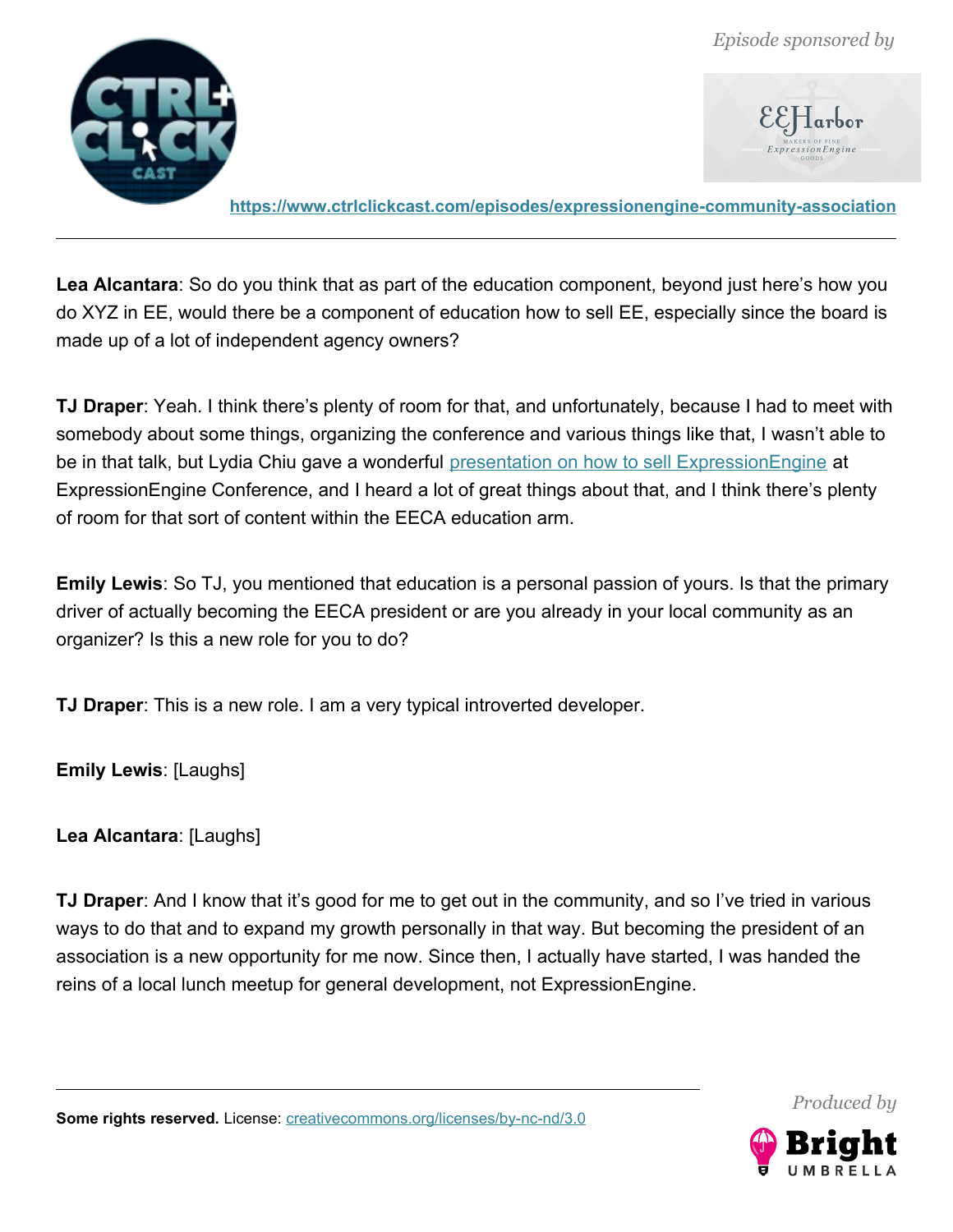

**<https://www.ctrlclickcast.com/episodes/expressionengine-community-association>**

**Emily Lewis**: [Agrees]

**TJ Draper**: And I mean, it's a small arm of what the PHP community in Nashville is doing, but it's like, "Hey, the guy who was organizing this has to move on. Would you like to do it?" And so yes, but to get back to the original point, EECA, being the president of EECA is a new opportunity for me, and it's something that I'm learning how to do. You know, Susan Snipes started the EECA and really, she did an amazing job. She did an amazing job with the conference in 2017, and that's where the EECA kind of grew out of. It's like, "Hey, we need a nonprofit to kind of do this, and maybe there are other things we can do."

## **Emily Lewis**: [Agrees]

**TJ Draper**: And she became the first president of the EECA, and I'm very grateful for what she did, but then her career is moving in a different direction and after organizing two conferences in a row, she was pretty burned out, I believe, is the correct thing to say there.

**Lea Alcantara**: [Agrees]

**TJ Draper**: And she's really looking forward to attending just as an attendee this year. So she stepped down. She said, "I just can't continue to do this with my new job and with everything else that's going on," and so somebody had to step up and I was told to step up and I was elected to the board as the president so here I am. [Laughs]

**Lea Alcantara**: So I'm a little bit curious, this isn't really a 100% related to the EECA stuff, but it's very ambitious, all the goals and things that you want to deal with, and of course, running an event is super difficult. Do you have any thoughts on avoid that type of burnout that Susan went through?

Some rights reserved. License: [creativecommons.org/licenses/by-nc-nd/3.0](http://creativecommons.org/licenses/by-nc-nd/3.0/)

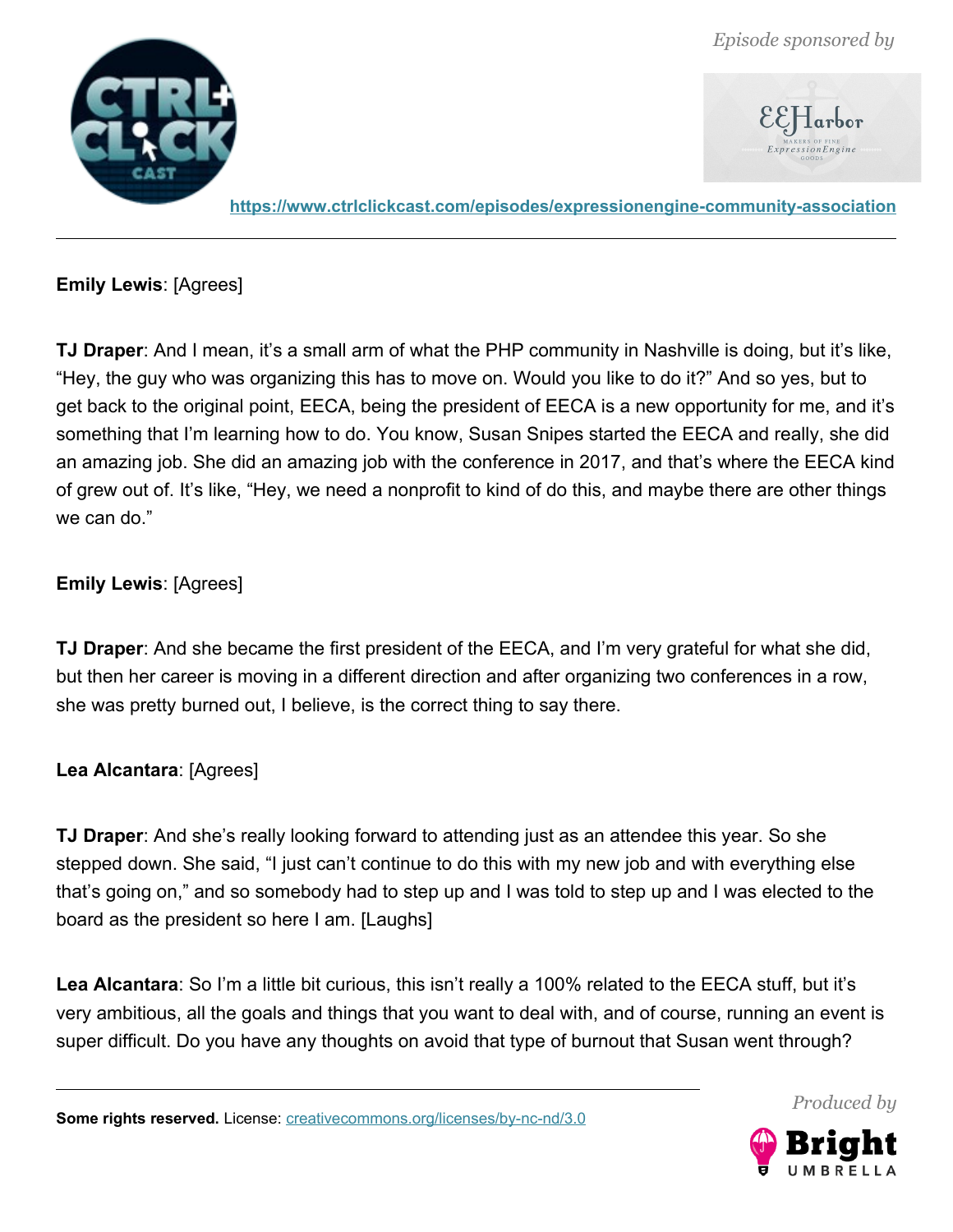



**<https://www.ctrlclickcast.com/episodes/expressionengine-community-association>**

**TJ Draper**: Yes, I do. And again, we're still forming what the organization looks like, but I don't think that we should be the same people doing it all the time.

#### **Emily Lewis**: [Agrees]

**TJ Draper**: I think that whatever structure we have, it has to be a rotating thing where maybe next year I step down maybe not from being president but being heavily involved with organizing the conference, and so I stop back and I say, "Okay, I love organizing the conference, and honestly, I didn't give it up this year, I'm still heavily involved in the conference because I love doing it, but I know me and I know that eventually there will come a point when I love it, I love it, I love it, oh, man, I hate this. I don't want to do it anymore." [Laughs]

#### **Lea Alcantara**: [Agrees]

**TJ Draper**: And so in order to prevent that, I probably need to step back next year and let somebody else do it and watch from afar, and that's not to say I won't be involved again, but like we're still figuring out what that looks like, but I think that a big component is preventing ourselves from burning out in just that way.

**Emily Lewis**: So you mentioned there, I think you said seven members on the board.

**TJ Draper**: I think that's where we're at right now, yes, but don't quote me on that.

**Emily Lewis**: [Laughs]

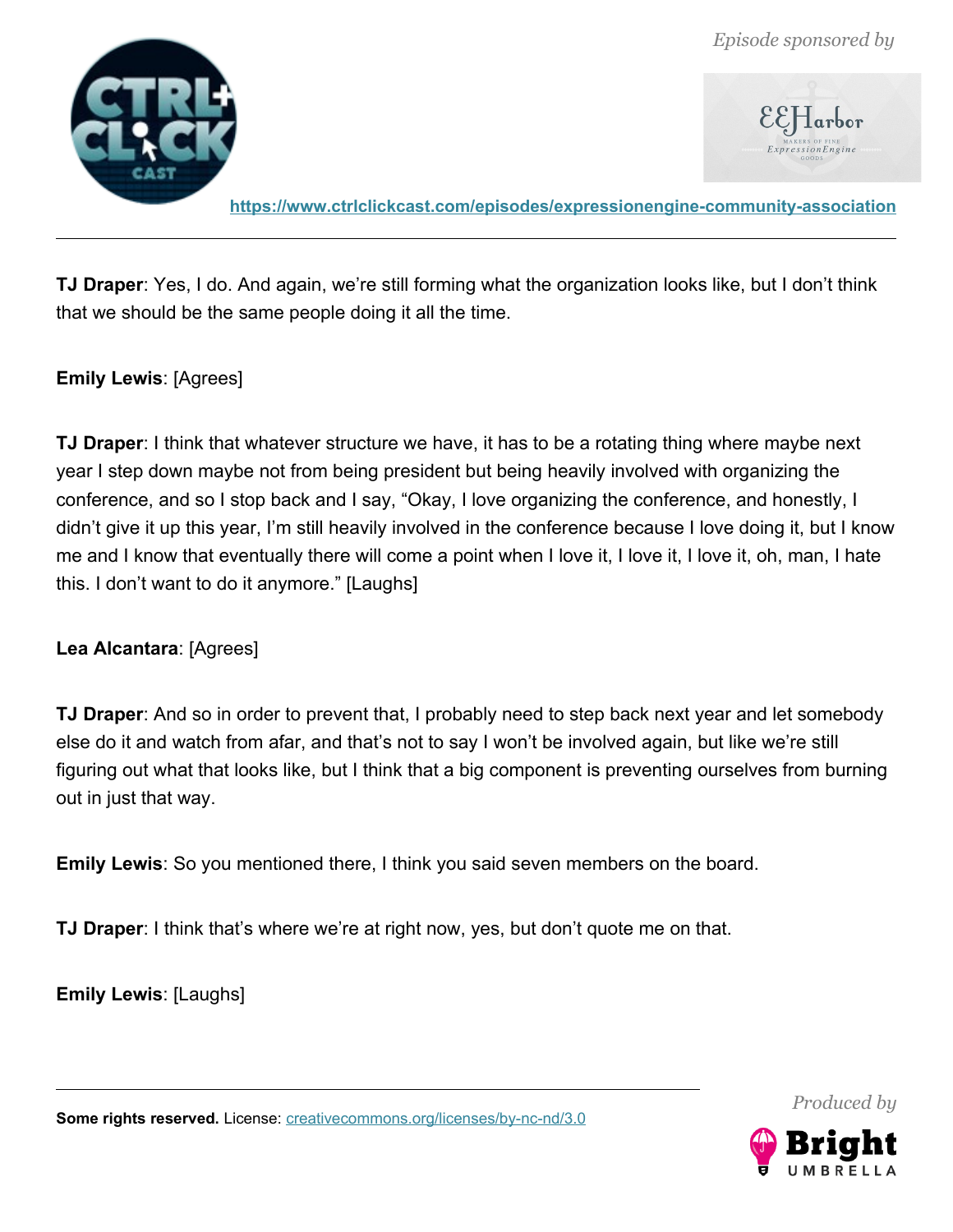



**<https://www.ctrlclickcast.com/episodes/expressionengine-community-association>**

**TJ Draper**: Don't hold me to that.

**Emily Lewis**: What does that board do?

**TJ Draper**: Well, right now, as I keep alluding to, we're figuring out what the organization does and what it looks like.

### **Lea Alcantara**: [Laughs]

**TJ Draper**: That's what we're doing. We're in the process of legal stuff like who knew running a nonprofit organization required so much little details, and so we have a treasurer, we have a secretary, we have a president, and then we have people who head up committees, figuring out what the organization looks like, and when you get ready to file your paperwork, you realize, "Oh, no, we can't file our nonprofit paperwork yet because we don't have X, and it goes back to the committee and we got to form those documents and that sort of thing.

### **Emily Lewis**: [Agrees]

**TJ Draper**: So that's really what we're focused on right now, and then there's of course the organizers of the conference where a lot of us are doing that, but not every board member is organizing the conference, but a couple of us are, and then we brought on additional help from the community that we picked and we said, "Hey, we love what you do in the community and we're sure you have something to add to what we do at the conference, so come be a part of this."

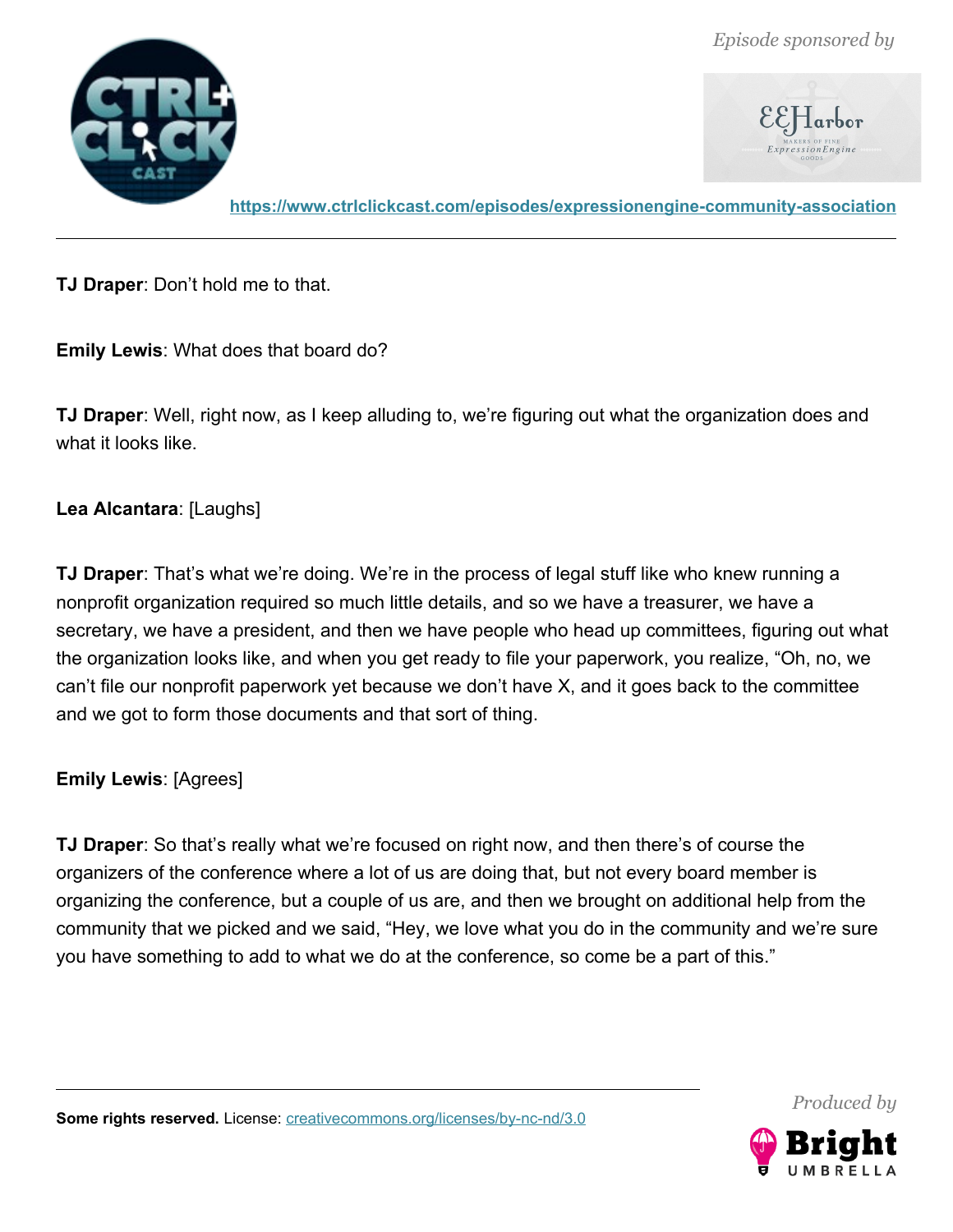

**<https://www.ctrlclickcast.com/episodes/expressionengine-community-association>**

**Emily Lewis**: And in terms of – I was on the website, and then you're still not quite accepting members yet. Do you have a timeline for when you're going to accept people to join the EECA?

**TJ Draper**: End of 2018. [Laughs]

**Emily Lewis**: [Laughs]

**Lea Alcantara**: [Laughs]

**TJ Draper**: We have nothing to announce yet. We are working very hard on that. That is a top priority. Trust me, that is a top priority, and so we can't tell you when because like I just said, we're just getting things come up, that it's like, "We didn't expect that. We didn't expect that." Because none of us, well, I think a couple of us have been on nonprofits, but I've never done a nonprofit, and so you're like, "Oh, all these things, all these things." But yes, it's coming very soon. We're working very hard on that.

#### *Timestamp: 00:20:09*

**Emily Lewis**: Do you have an idea of what membership looks like? Is it like a paid membership? Do you get certain benefits? Are there tiers? Or is that still not public?

**TJ Draper**: There will be membership tiers. There will be levels that you can pay because I can tell you that running a conference and then doing all of this education stuff is not cheap.

**Lea Alcantara**: Right.

Some rights reserved. License: [creativecommons.org/licenses/by-nc-nd/3.0](http://creativecommons.org/licenses/by-nc-nd/3.0/)

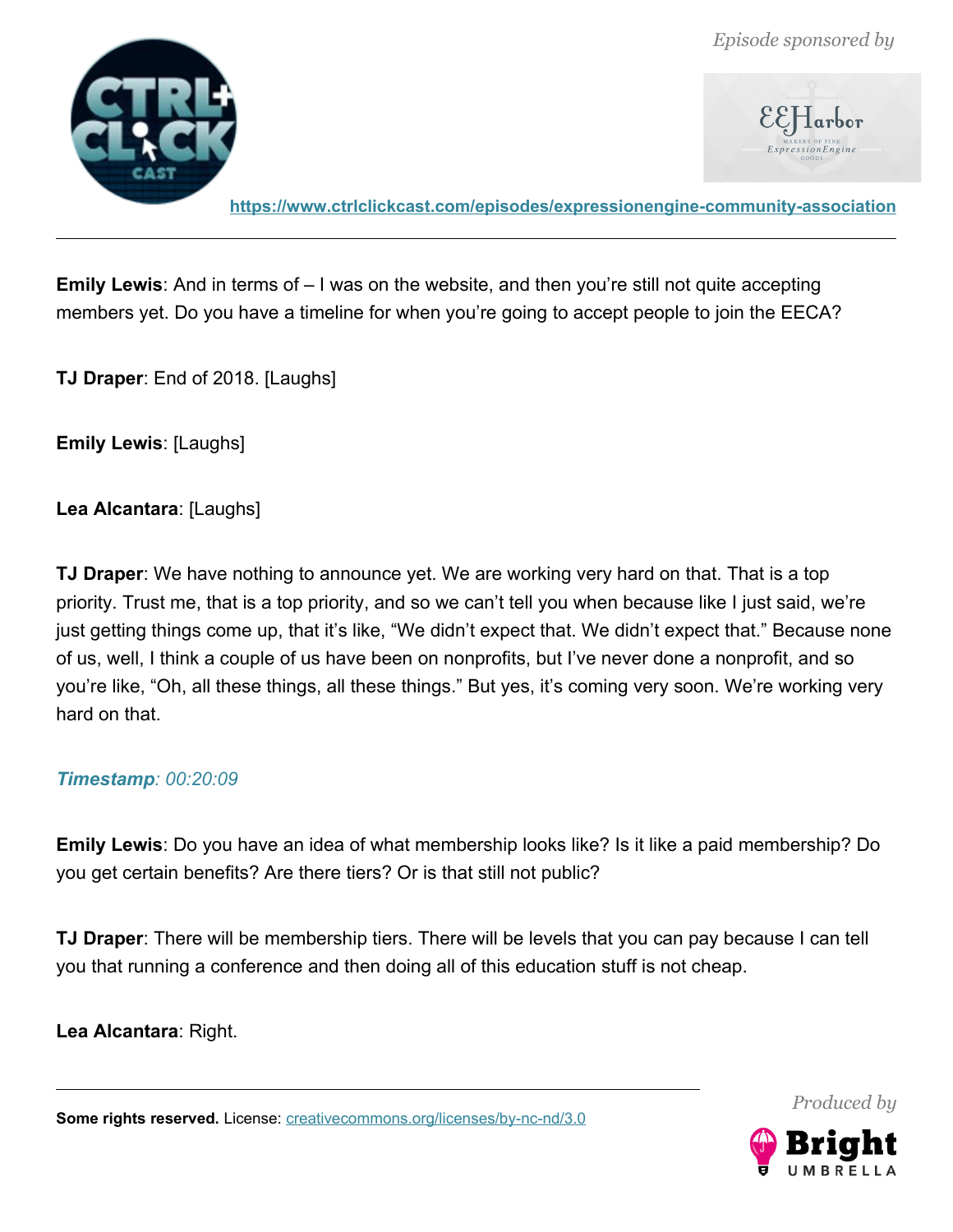



**<https://www.ctrlclickcast.com/episodes/expressionengine-community-association>**

**TJ Draper**: And we definitely were scraping the bottom of the barrel last year at the end of the conference, and I just don't know how people will turn a profit with a conference yet, and I fully acknowledge that our conference is pretty small and we're hoping to grow it. So yeah, there will be tiers and at least that's the last thing we talked about in the last meeting, and yeah.

Lea Alcantara: So I understand that you're obviously still kind of finalizing what those tiers are, but can you give a general idea of what the benefits of joining the community, becoming a member would be?

**TJ Draper**: I'm not ready to announce anything about that yet because we're still talking evidently.

**Lea Alcantara**: Okay, fair enough.

**TJ Draper**: Sorry.

**Lea Alcantara**: Fair enough.

**TJ Draper**: Sorry.

**Lea Alcantara**: Fair enough. We did have a listener question from Rob Allen that I do believe is related to this membership.,

**TJ Draper**: [Agrees]

Some rights reserved. License: [creativecommons.org/licenses/by-nc-nd/3.0](http://creativecommons.org/licenses/by-nc-nd/3.0/)

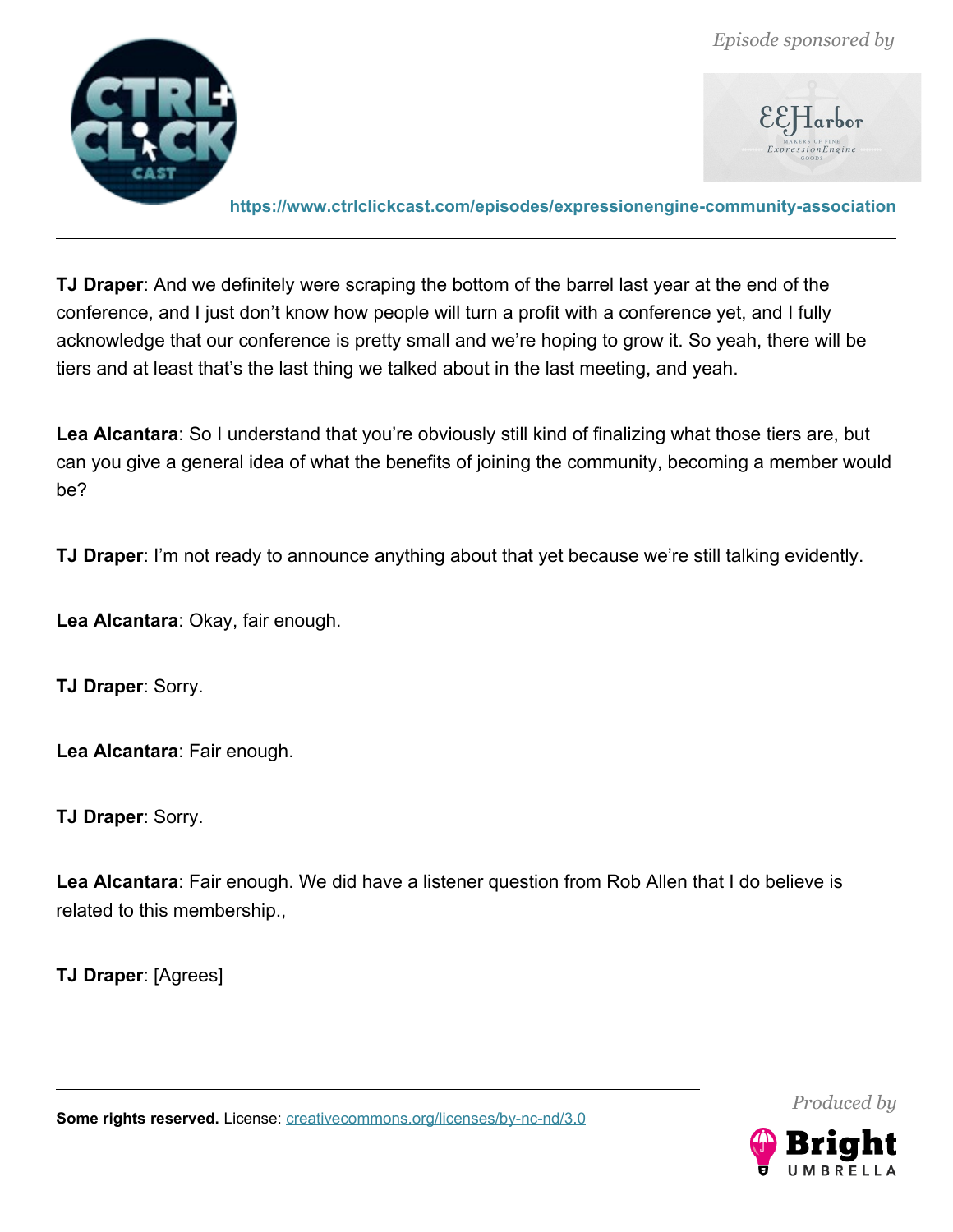

**<https://www.ctrlclickcast.com/episodes/expressionengine-community-association>**

**Lea Alcantara**: Right now, it seems like the EECA is very US-centric. Is there any plan to expand to the rest of the world or address the perception it's US-centric or is it US-centric?

**TJ Draper**: Well, by default, it is US-centric because all of us who have started the association are in the US, and so it's kind of US-centric just by default. It's not something that we are holding it to the US, and in fact, I have many friends who are across the pond, as it were, and so we definitely want to expand that reach, and I would say the best way to make that happen is to get involved, you know?

#### **Lea Alcantara**: [Agrees]

**TJ Draper**: Advocate for what you want in the country you want, and we do face some roadblocks and challenges just because all of us are from the US and then traveling overseas or doing stuff overseas just becomes very expensive. So if we start getting people involved from other countries, which I very much want to do, then it starts to become easier to make that happen.

**Emily Lewis**: In terms of what's coming up for this year, you guys are already organizing the [ExpressionEngine Conference](https://www.eeconf.com/) for 2019, is there anything you can talk about that might be new or different from previous events?

**TJ Draper**: I think it's too early for that. We're still figuring it out. Obviously, we have a list of notes of things that we've learned over time, and a lot of that is just details and technical that nobody but us cares about, but we definitely want to make the conference the best it can be. We want it to grow, like one thing that we did last year was we started cold calling agencies and developers that we knew used ExpressionEngine just by snooping it out looking at their websites and seeing, "Oh, there's an ExpressionEngine cookie. That must be an ExpressionEngine site they built."

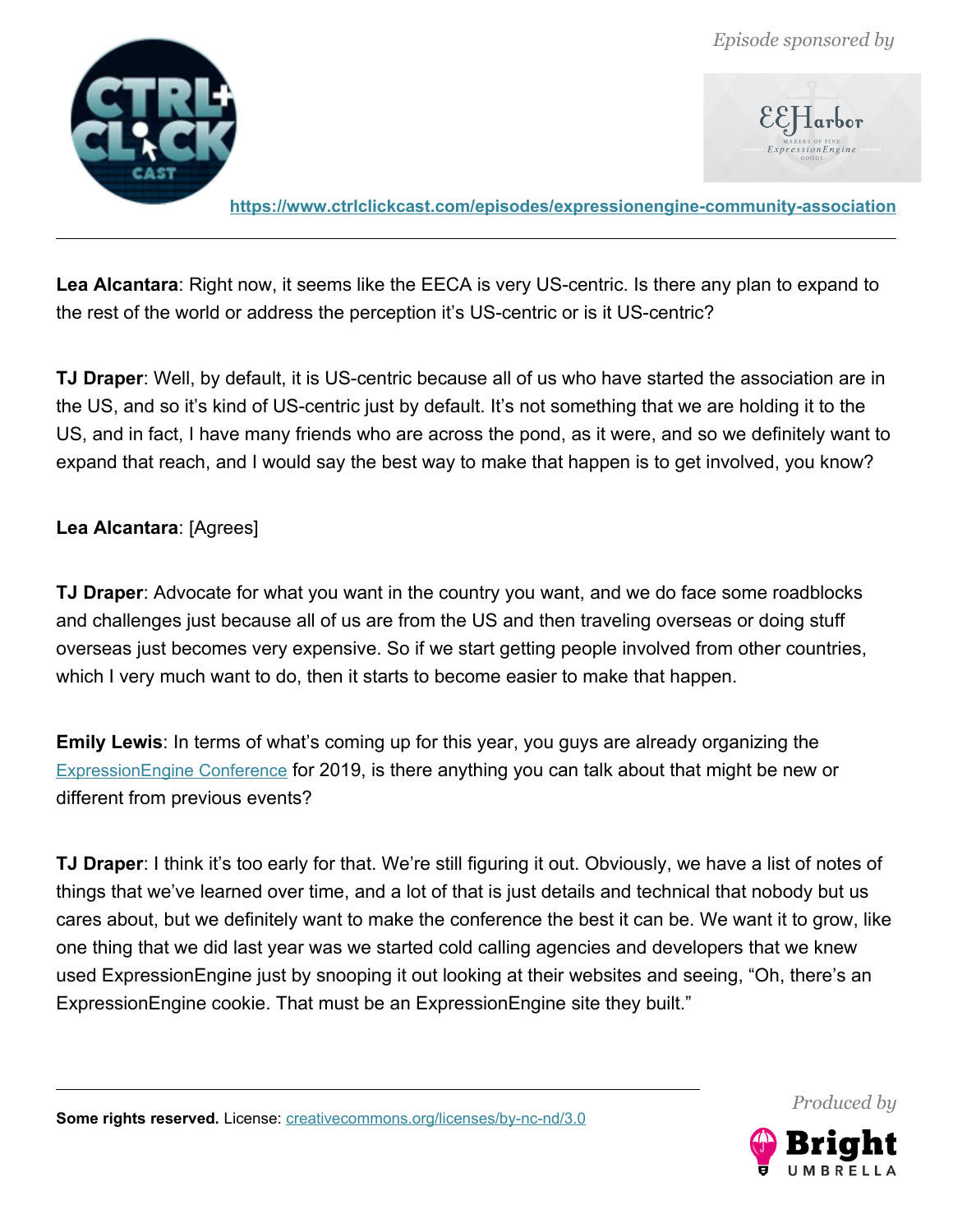

**<https://www.ctrlclickcast.com/episodes/expressionengine-community-association>**

**Emily Lewis**: [Agrees]

**TJ Draper**: And so a lot of those that we called, it was a little too late for them to join the conference last year, but we're hoping they'll come this year, and they really had no idea, and I think outreach is a big thing that we're going to try to focus on this year.

#### **Lea Alcantara**: [Agrees]

**TJ Draper**: Because they were just like, "Oh yeah, I've used ExpressionEngine for years. I had no idea there was like a community we could get involved in," and so just awareness and visibility is something that we really want to try to focus on this year.

**Emily Lewis**: Just to get back a little bit to EllisLab, so is there any plan to coordinate with them on that sort of outreach communication? Because, obviously, as a business, as a commercial business, they want to get word out about their software. Is there any opportunity to collaborate on like a campaign with them or anything?

**TJ Draper**: Yeah, absolutely, I think there is, and they already will send one or two emails about the conference out for us as they did the last two years that we've been organizing the conference, and they've been very amenable to that, and going back to the problem, I think the problem is a lot of people, it does go to one of their bulk spam folders or they're just, "Oh, it's an EllisLab newsletter, that's great. I'll just delete it." So yes, they help to some extent, but whatever, yeah, they've been very amenable to helping us with that and that's wonderful.

**Lea Alcantara**: One thing that I noticed in the EE Conf Twitter that's related to like as the conference, you guys have a golden ticket. Can you talk a little bit more about that and how that's going?



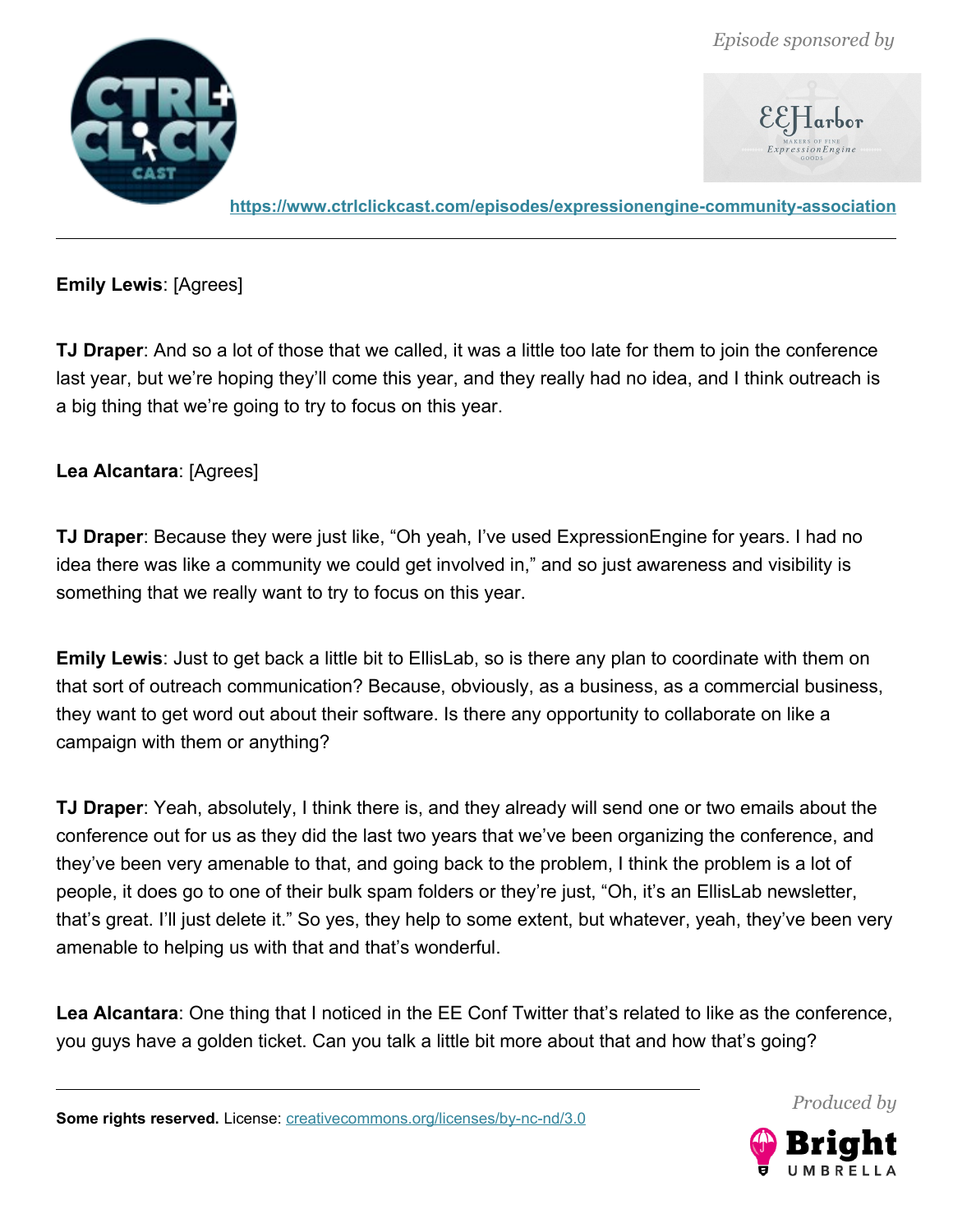



**<https://www.ctrlclickcast.com/episodes/expressionengine-community-association>**

**TJ Draper**: Well, as I alluded to, putting on a conference is very expensive, and we've had some challenging times, and so one of the ideas that we came up with is to generate revenue a little earlier this year, and really, to just generate revenue in general to get the conference started because a lot of the conference organizing is a chicken and an egg problem where you're like, "Okay, we need to sign contracts, but we don't have money yet, and we don't have money until we sell tickets, but we can't sell tickets until we know where it's at." It's like you got chicken and egg problems all over the place.

**Lea Alcantara**: Right.

**TJ Draper**: So one of the ideas that we came up with was, "Well, let's see how many add-on developers we can get to donate to this golden ticket to sell at a certain and then the value of that ticket becomes much higher than the price, but because the add-on developers are donating these licenses, the money comes to us, and then we get to put on the conference. So that was the idea behind the golden ticket, and let me tell you, it's a huge value. For the amount of money you're spending, you get to come to the conference and you get these add-ons like it's an amazing value.

**Lea Alcantara**: Yeah, there are about forty add-ons that's part of this golden ticket, including the actual 2-day conference pass.

**TJ Draper**: Correct, yes.

**Emily Lewis**: So I've noticed that both the EE Conf site and the EECA website have mailing lists. So is that the best way for folks to stay tuned about what's coming as you guys finalize things?



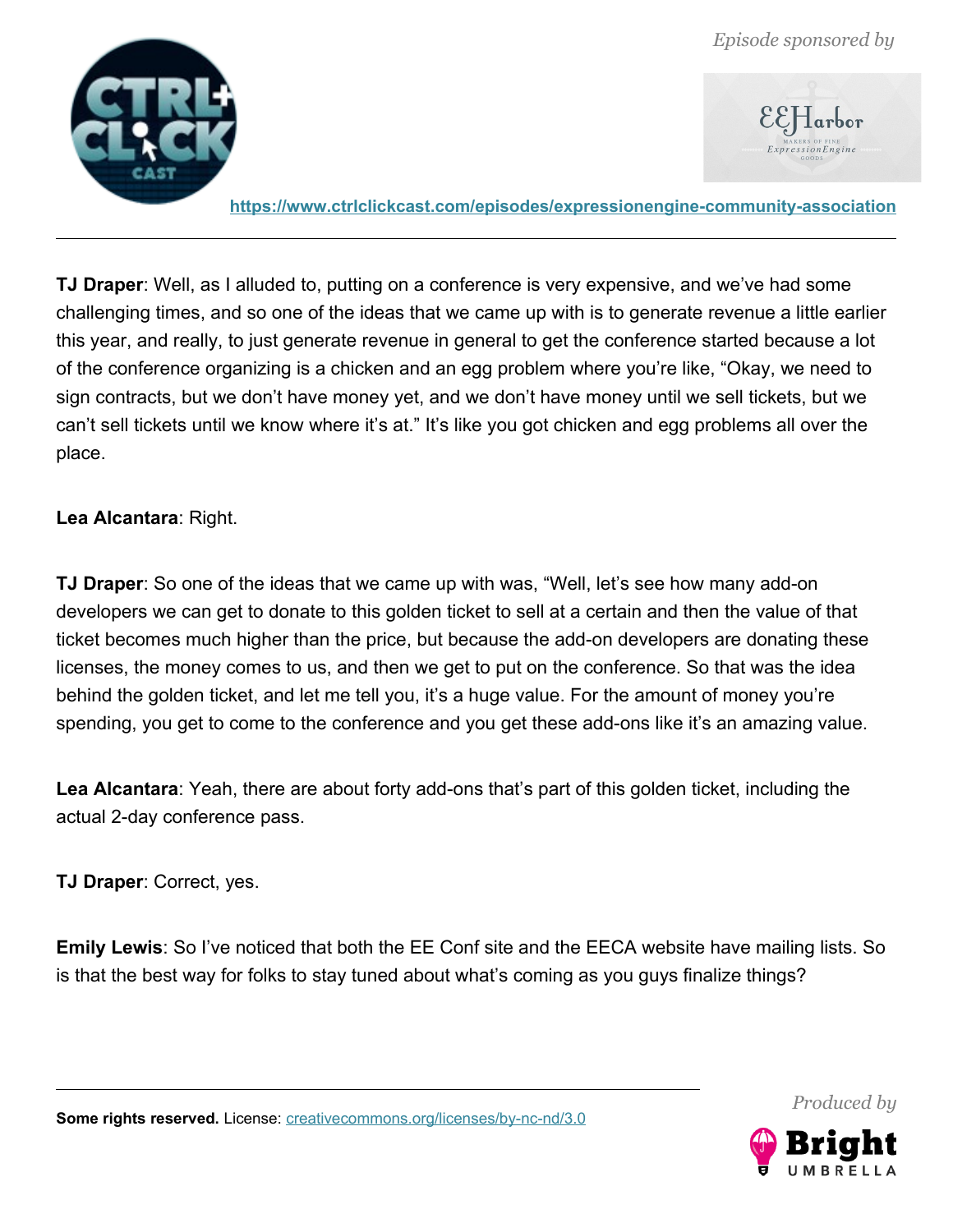



**<https://www.ctrlclickcast.com/episodes/expressionengine-community-association>**

**TJ Draper**: Absolutely, and forgive me for not knowing the exact details. I do believe those are separate lists currently in MailChimp, and I think I'm saying this right, if you subscribe to the ExpressionEngine Conference newsletter, you'll get much more conference-oriented news, and if you want more general information about the EECA, then subscribe on the EECA website, and we're still figuring out what that looks like because, obviously, we started as a conference and now we're figuring out how does the organization structure around the conference and that sort of thing, but that's currently the way it stand as far as I remember.

**Lea Alcantara**: Sounds good. So I'm curious now, I know that EECA is still in its infancy and you guys are still trying to figure it out. For our listeners who are excited about its potential and want to join or help support you guys, how can they get more involved, like what is the first step?

**TJ Draper**: Well, definitely reach out and let us know your interest, like if you want to be involved in the community, and whatever that looks like, we're still figuring out, but if you want to be involved in educating people or you want to be involved in various aspects of the EECA, definitely reach out. Like I don't know that we're able to accept more volunteers right now until we figure out what the structure is, but you will become part of the list and we will definitely figure out how to incorporate that. We've already got folks on the education committee. I think I mentioned this, but I don't remember for sure. We've got folks in education committee who are either we reached out to them or they reached out to us, and there will be many more opportunities like that as we grow out of our onesies as an infant.

**Lea Alcantara**: [Laughs]

**TJ Draper**: So…

**Lea Alcantara**: So what's the best way to contact you guys? What's the best way to reach out?

Some rights reserved. License: [creativecommons.org/licenses/by-nc-nd/3.0](http://creativecommons.org/licenses/by-nc-nd/3.0/)

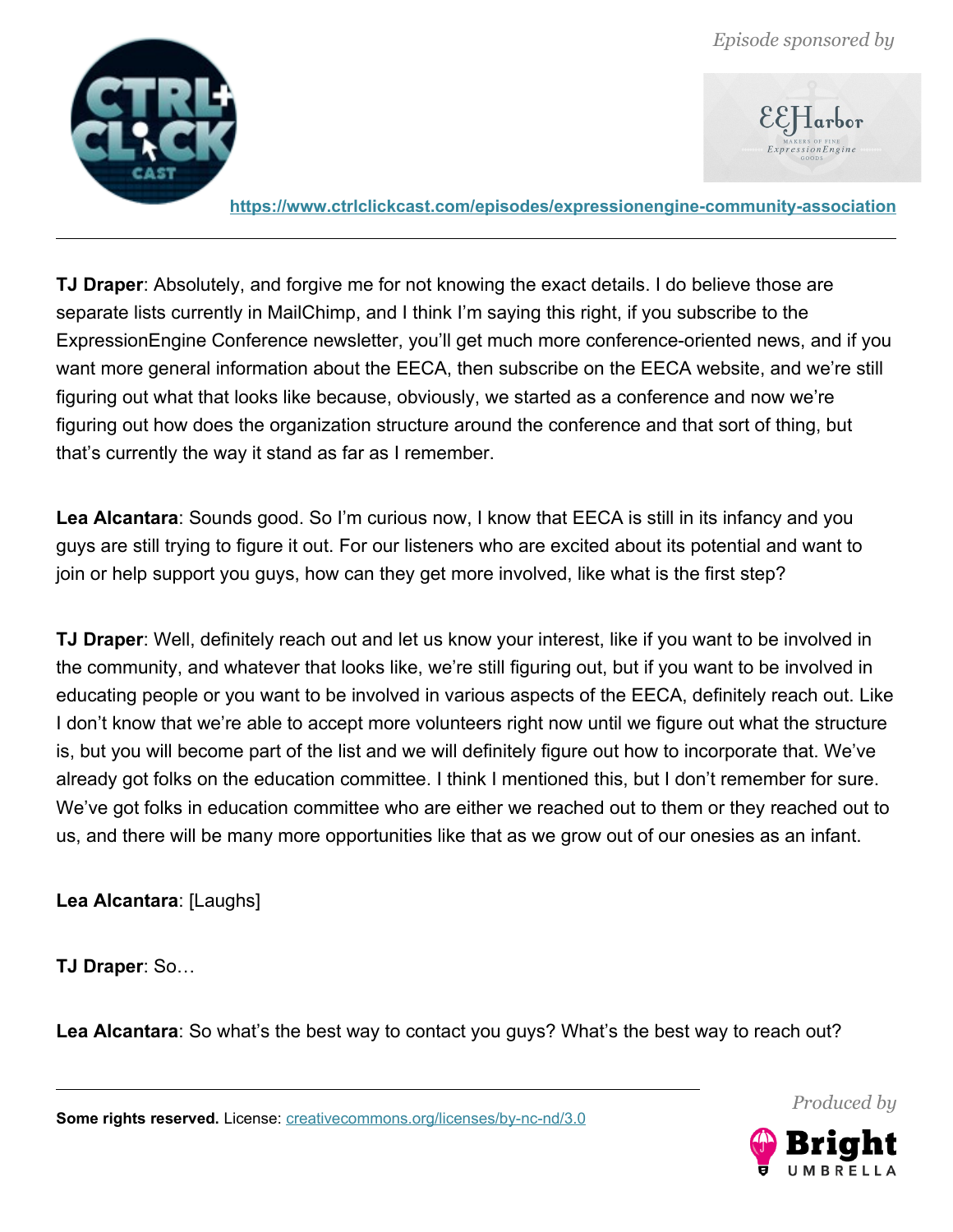

 $\mathcal{E}\mathcal{E}$  Harbor

**<https://www.ctrlclickcast.com/episodes/expressionengine-community-association>**

**TJ Draper**: I think Slack right now is the best way to ping us in the ExpressionEngine Slack and say, "Hey, I want to be involved in the EECA. Let me know when opportunities become available."

**Lea Alcantara**: Sounds good. All right, so that's all the time we have for today, but before we finish up, we've got our rapid fire ten question so our listeners can get to know you a bit better. Are you ready, TJ?

**TJ Draper**: Oh, I'm nervous, but I think so.

**Emily Lewis**: [Laughs]

**Lea Alcantara**: Oh, this is fun.

**TJ Draper**: [Laughs]

**Lea Alcantara**: First question, would you rather travel to the future or the past?

**TJ Draper**: Future.

**Emily Lewis**: What's the scariest thing you've ever done?

**TJ Draper**: Leave the agency I was at a couple of years ago to go independent.

**Emily Lewis**: [Agrees]

Some rights reserved. License: [creativecommons.org/licenses/by-nc-nd/3.0](http://creativecommons.org/licenses/by-nc-nd/3.0/)



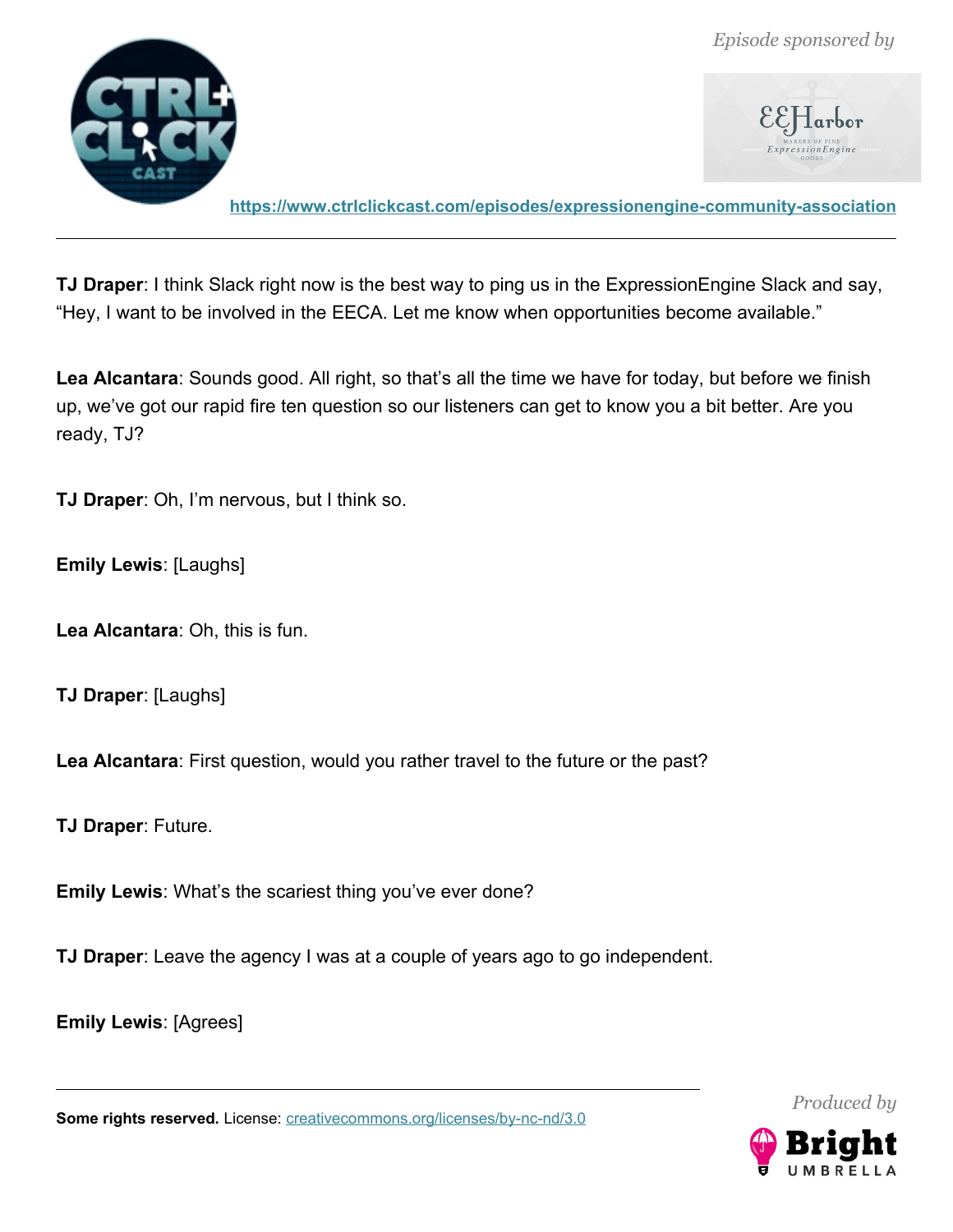



**<https://www.ctrlclickcast.com/episodes/expressionengine-community-association>**

**TJ Draper**: It's very scary.

**Lea Alcantara**: Who was your childhood celebrity crush?

**TJ Draper**: Oh, this maybe a little embarrassing, you know?

**Emily Lewis**: [Laughs]

**Lea Alcantara**: Aren't they always?

**TJ Draper**: Yes. [Laughs]

**Emily Lewis**: [Laughs]

**Lea Alcantara**: [Laughs]

**TJ Draper:** I'm going to have to go with Megan Follows, [Anne of Green Gables.](https://www.imdb.com/title/tt0088727/)

**Emily Lewis**: Oh.

**Lea Alcantara**: Oh, I love her.

**TJ Draper**: She's amazing.

**Some rights reserved.** License: **creativecommons.org/licenses/by-nc-nd/3.0** 



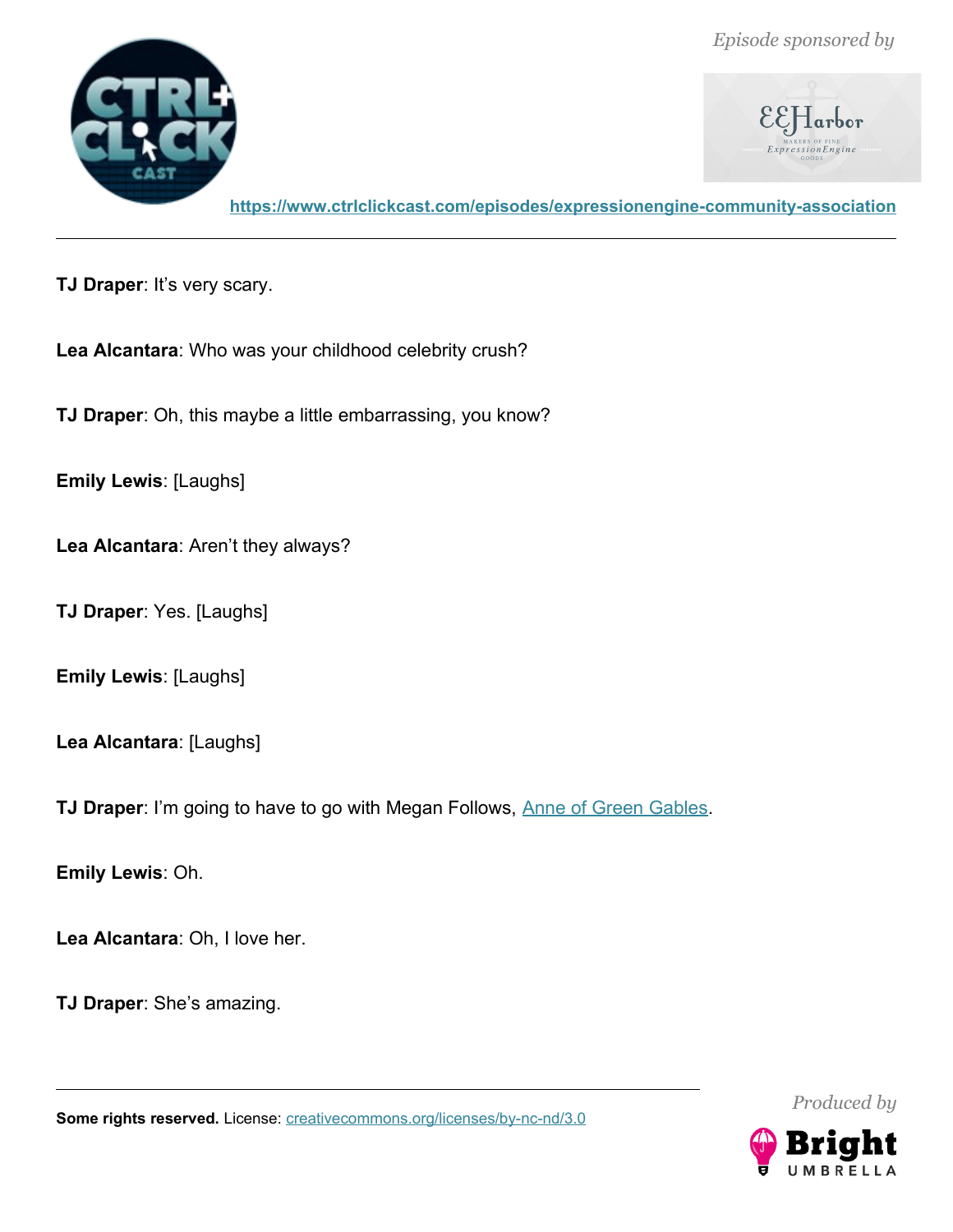



**<https://www.ctrlclickcast.com/episodes/expressionengine-community-association>**

**Lea Alcantara**: I love her, yes.

**Emily Lewis**: What's one of your pet peeves?

**TJ Draper**: Oh, websites that ask to send notifications that have no reason to.

**Emily Lewis**: [Laughs]

**Lea Alcantara**: [Agrees]

**TJ Draper**: I use notifications all the time for Gmail and stuff, but like new sites? No, never. Don't ask me that.

**Emily Lewis**: [Laughs]

**TJ Draper**: Or maybe Carousels. Maybe I should go with Carousels on websites when clients want Carousels.

**Lea Alcantara**: What was your first website?

**TJ Draper**: The first website I worked on?

**Lea Alcantara**: Sure.

*Produced by*



**Some rights reserved.** License: **creativecommons.org/licenses/by-nc-nd/3.0**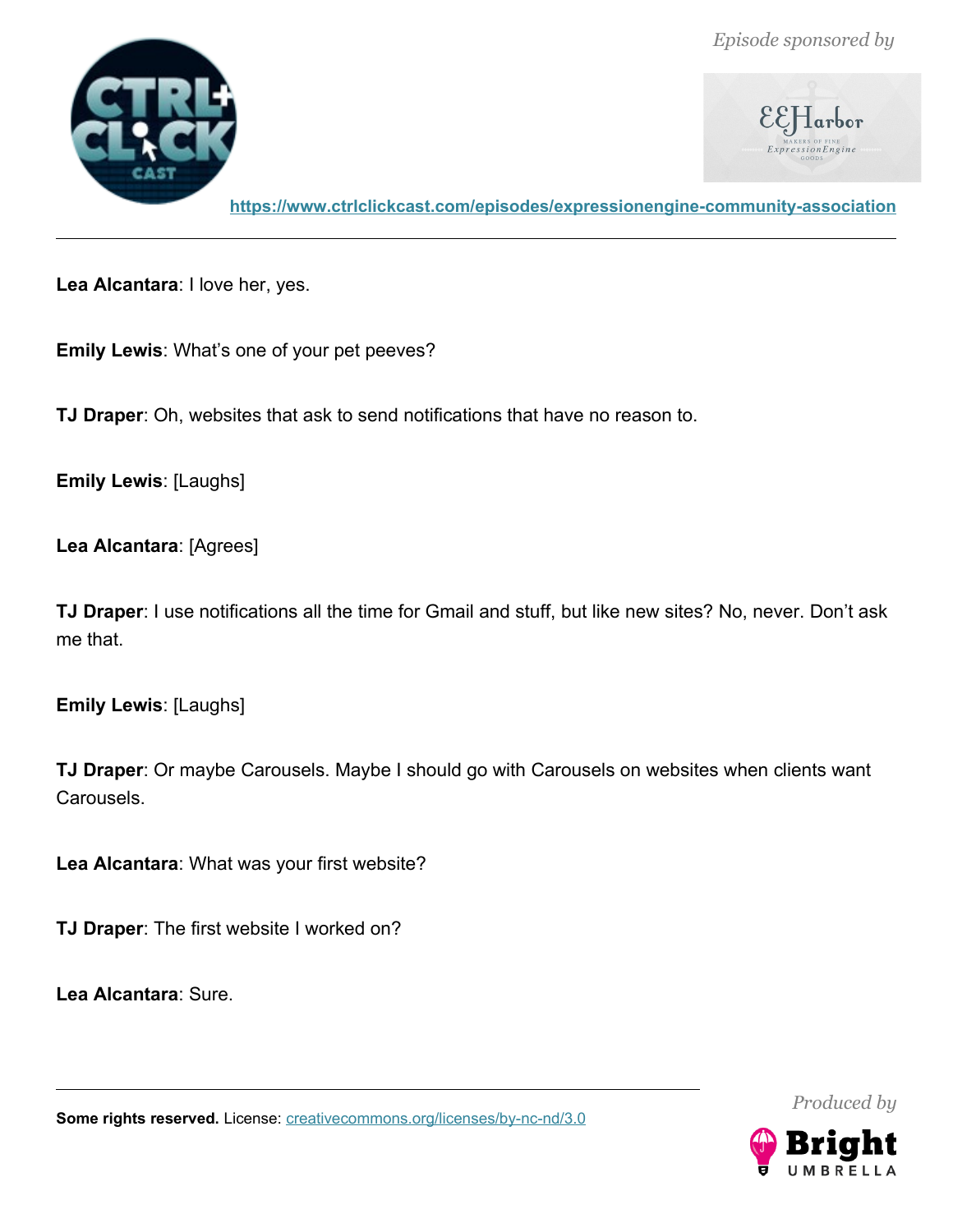

**<https://www.ctrlclickcast.com/episodes/expressionengine-community-association>**

**TJ Draper**: Franklinfilms.com, but it no longer exists.

**Emily Lewis**: What is your favorite time of day?

**TJ Draper**: Oh, this is so cliché, but evening supper with my family.

**Lea Alcantara**: Oh.

**Emily Lewis**: Oh.

**Lea Alcantara**: What is your favorite place?

**TJ Draper**: My wife and I recently last year took a trip to New York City for our anniversary and I love that city so much.

**Emily Lewis**: [Agrees]

**TJ Draper**: I'm going to go with that.

**Lea Alcantara**: I love it too.

**Emily Lewis**: What's your favorite emoji?

**TJ Draper**: My favorite? I used thumbs up a lot.

**Some rights reserved.** License: **creativecommons.org/licenses/by-nc-nd/3.0** 

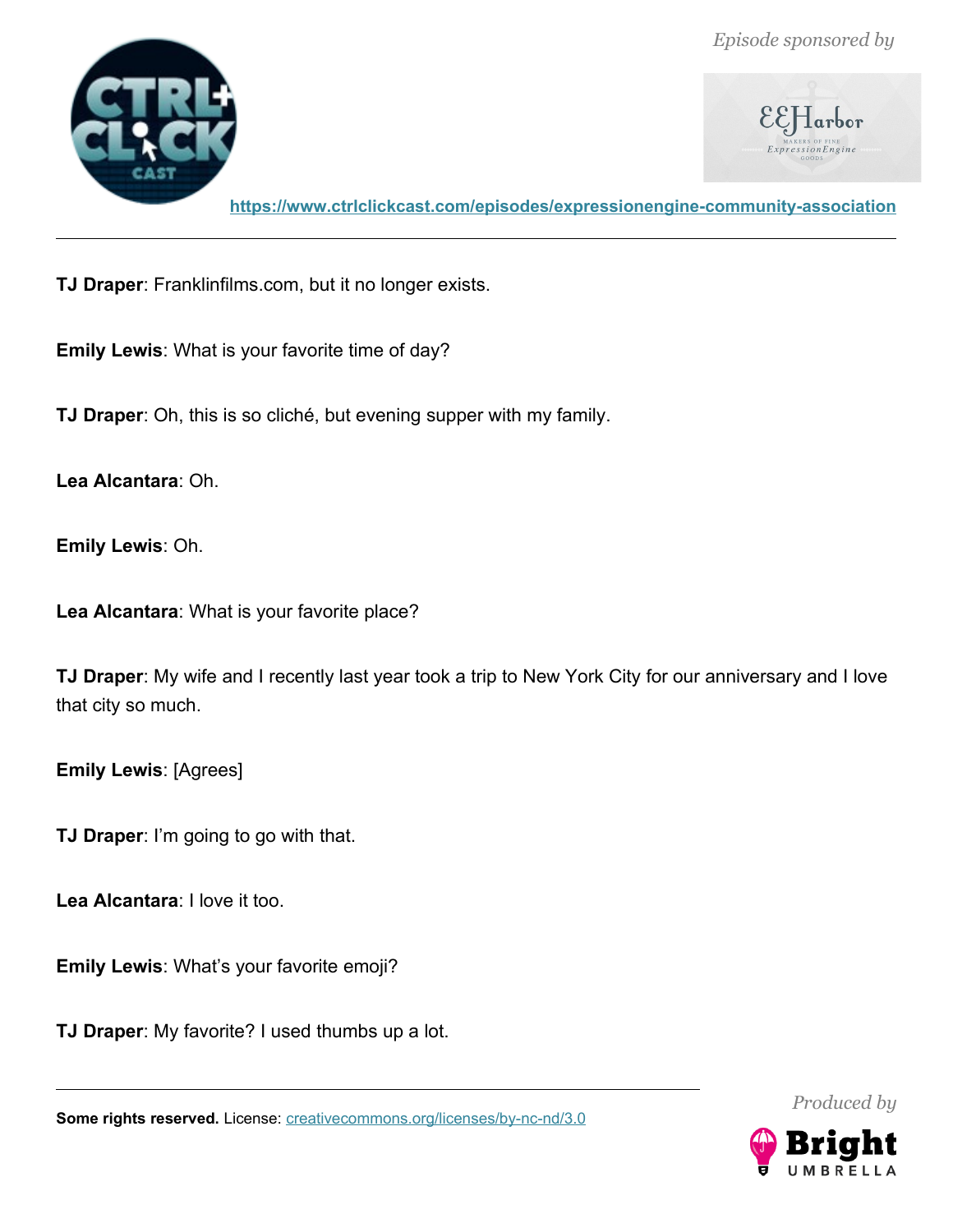



**<https://www.ctrlclickcast.com/episodes/expressionengine-community-association>**

**Lea Alcantara**: Yeah. [Laughs]

**TJ Draper**: But I'm going to have to go with in Slack :joy:, the crying emoji face that's laughing

**Emily Lewis**: [Laughs]

**Lea Alcantara**: Yeah, laughing.

**TJ Draper**: Yes.

**Lea Alcantara**: Yeah, cool. What's your favorite charity?

**TJ Draper**: You know, when I was at the small film company, I had a chance to do a little bit of work with Steven Curtis Chapman on [Show Hope.](https://showhope.org/) It's an adoption ministry, and so I'm going to go with that.

**Emily Lewis**: All right, last question, sweet or savory?

**TJ Draper**: They're both so good.

**Emily Lewis**: [Laughs]

**TJ Draper**: But I think sweet has a slight edge.

*Produced by*



Some rights reserved. License: [creativecommons.org/licenses/by-nc-nd/3.0](http://creativecommons.org/licenses/by-nc-nd/3.0/)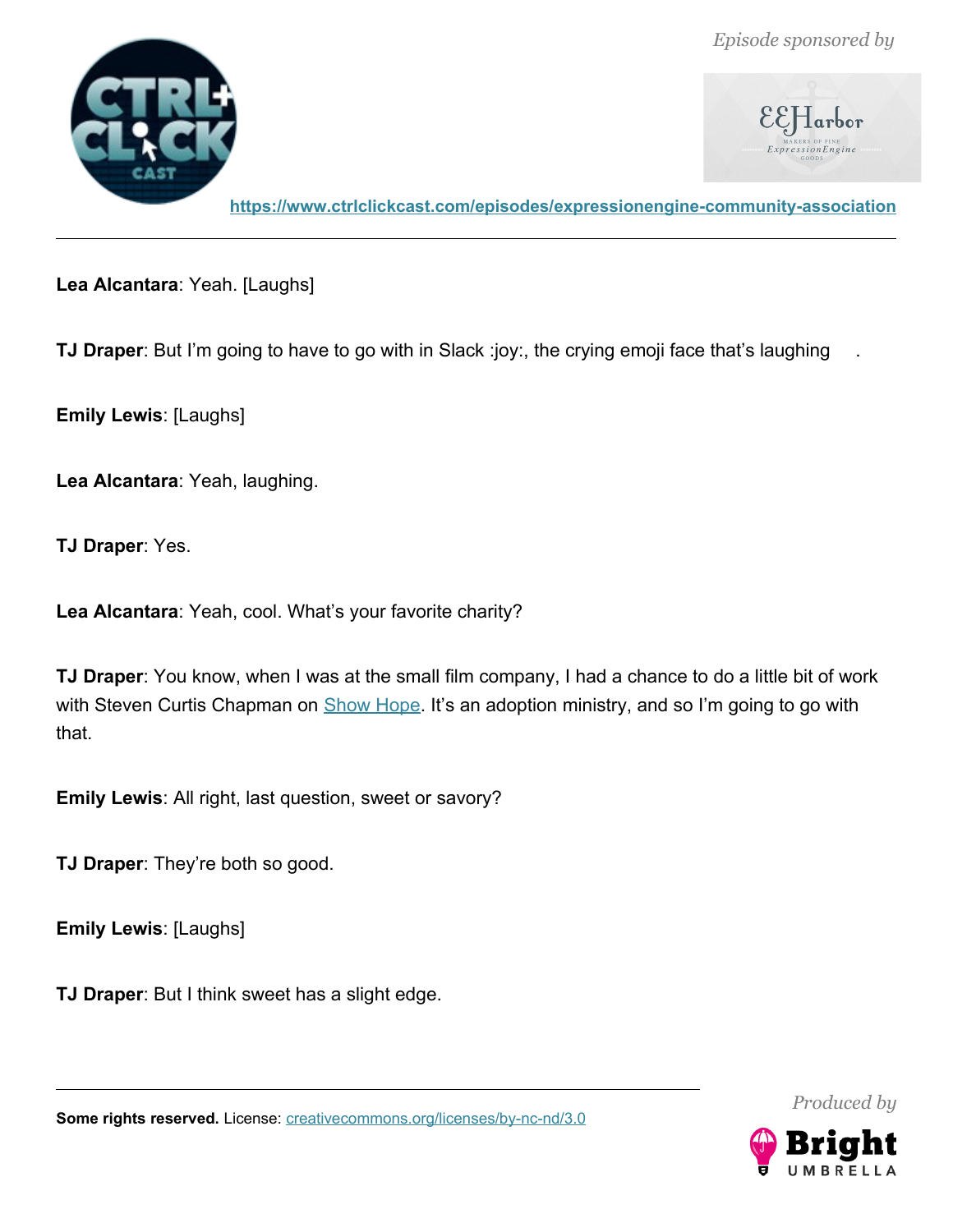

**<https://www.ctrlclickcast.com/episodes/expressionengine-community-association>**

**Lea Alcantara**: Very cool. So that's all the time we have. Thanks for joining the show, TJ.

**TJ Draper**: Thank you so much for having me.

**Emily Lewis**: In case our listeners want to follow up with you, where can they find you online?

**TJ Draper**: Well, I sell ExpressionEngine and Craft add-ons on [buzzingpixel.com,](http://www.buzzingpixel.com/) and that's probably the best place to find my work, truly the only place right now, other than of course the EECA.

[Music starts]

**Emily Lewis**: Great. And we'll make sure to have links to the EECA site and the EE Conference site in our show notes. Thank you so much for sharing some more details about the new community organization. I'm really excited to see how it goes.

**TJ Draper**: Oh, me too. You were quite welcome. I was so glad to be able to join you.

Lea Alcantara: CTRL+CLICK is produced by **Bright Umbrella**, a web services agency obsessed with happy clients! Today's episode would not be possible without the support of our sponsor! Many thanks to [EEHarbor](https://eeharbor.com/?utm_source=CTRLCLICK) as well as our hosting partner [Arcustech](https://arcustech.com/).

**Emily Lewis:** If you want to know more about CTRL+CLICK, make sure you follow us on **Twitter** and [Instagram](http://instagram.com/ctrlclickcast) at "ctrlclickcast," or visit our website [ctrlclickcast.com.](https://www.ctrlclickcast.com/)

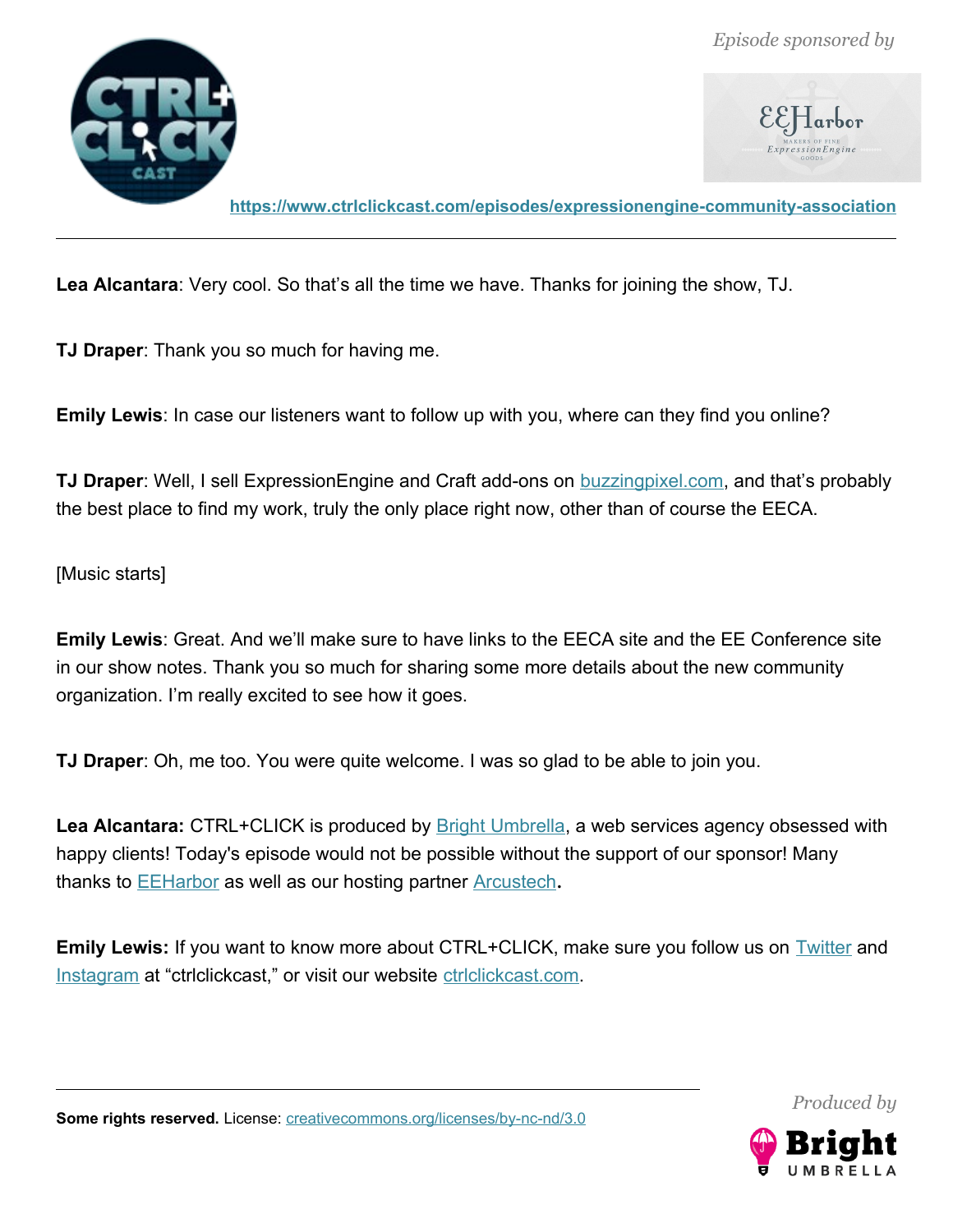

 $\mathcal{E}\mathcal{E}$ Harbor

**<https://www.ctrlclickcast.com/episodes/expressionengine-community-association>**

**Lea Alcantara:** And if you liked this episode, become a patron so we can create more content you love — visit [patreon.com/ctrlclickcast](https://patreon.com/ctrlclickcast) for more info. We can also use your reviews on [Stitcher](http://www.stitcher.com/s?fid=49341&refid=stpr) or [Apple Podcasts](https://itunes.apple.com/us/podcast/ctrl+click-cast/id446900959) or both — links are in our show notes!

**Emily Lewis:** Don't forget to tune in to our next episode. We will be talking with Carrie Hane about content strategy. Be sure to check out **ctrlclickcast.com/upcoming** for more topics.

**Lea Alcantara:** This is Lea Alcantara …

**Emily Lewis**: And Emily Lewis …

**Lea Alcantara**: Signing off for CTRL+CLICK CAST. See you next time!

**Emily Lewis**: Cheers!

[Music stops]

*Timestamp: 00:30:28*